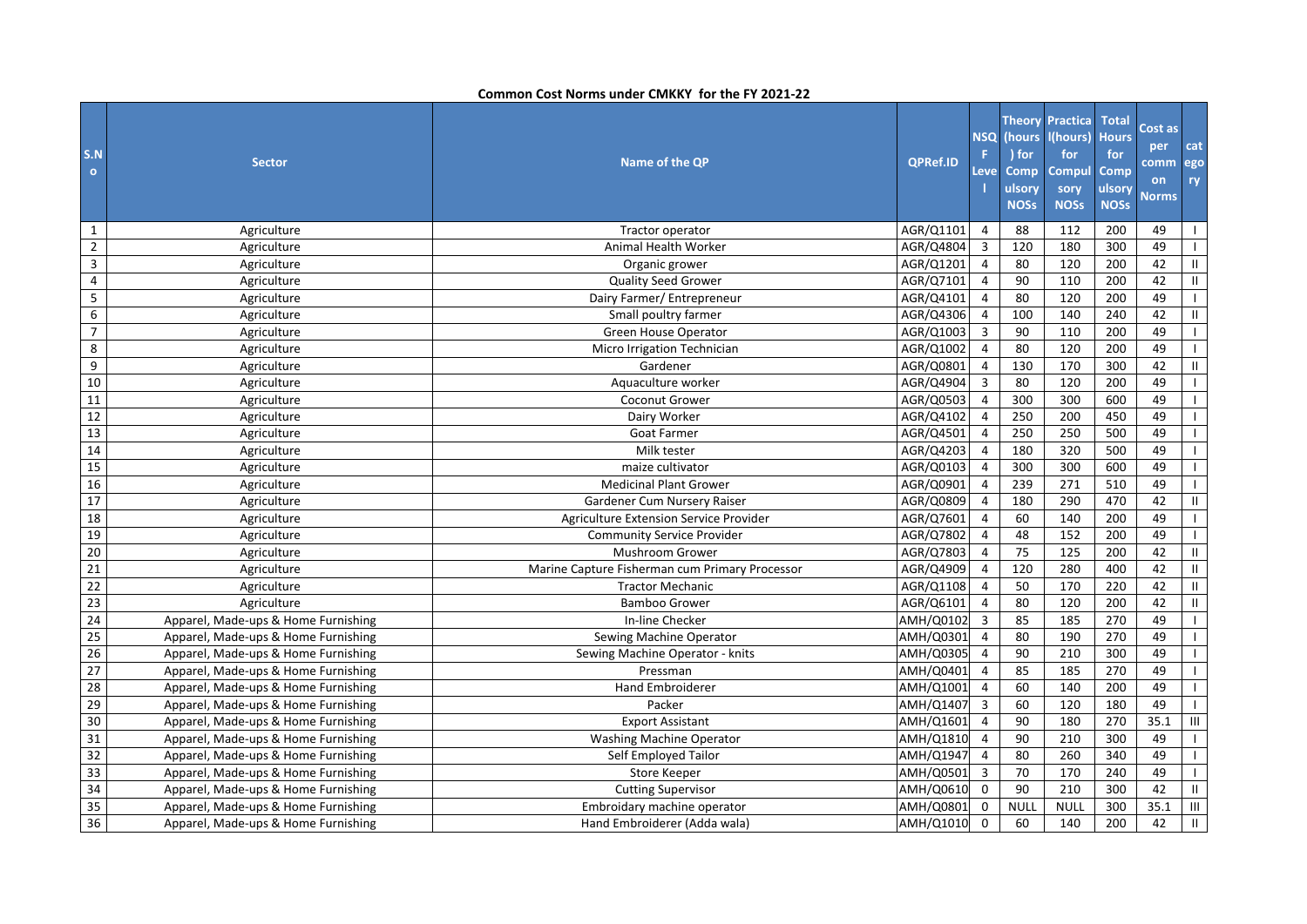| S.N<br>$\circ$ | <b>Sector</b>                       | <b>Name of the QP</b>                                  | <b>QPRef.ID</b> | <b>NSQ</b><br>F<br>Leve | (hours<br>) for<br>Comp<br>ulsory<br><b>NOSs</b> | <b>Theory Practica</b><br>l(hours)<br>for<br>Compul<br>sory<br><b>NOSs</b> | <b>Total</b><br><b>Hours</b><br>for<br>Comp<br>ulsory<br><b>NOSs</b> | Cost as<br>per<br>comm<br>on<br><b>Norms</b> | cat<br>ego<br>ry |
|----------------|-------------------------------------|--------------------------------------------------------|-----------------|-------------------------|--------------------------------------------------|----------------------------------------------------------------------------|----------------------------------------------------------------------|----------------------------------------------|------------------|
| 37             | Apparel, Made-ups & Home Furnishing | Specialised Sewing Machine Operator                    | AMH/Q2301       | $\overline{4}$          | 70                                               | 170                                                                        | 240                                                                  | 49                                           | $\mathbf{I}$     |
| 38             | Apparel, Made-ups & Home Furnishing | Hand Embroiderer (Adda wala)                           | AMH/Q1010       | $\mathbf 0$             | 60                                               | 140                                                                        | 200                                                                  | 49                                           |                  |
| 39             | Apparel, Made-ups & Home Furnishing | <b>Fashion Designer</b>                                | AMH/Q1201       | 5                       | 210                                              | 510                                                                        | 720                                                                  | 35.1                                         | III              |
| 40             | Apparel, Made-ups & Home Furnishing | <b>Assistant Fashion Designer</b>                      | AMH/Q1210       | $\overline{a}$          | 150                                              | 350                                                                        | 500                                                                  | 49                                           | $\mathbf{L}$     |
| 41             | Apparel, Made-ups & Home Furnishing | <b>Boutique Manager</b>                                | AMH/Q1910       | $\overline{7}$          | 180                                              | 420                                                                        | 600                                                                  | 49                                           | $\mathbf{L}$     |
| 42             | Automotive                          | Commercial Vehicle Driver Level 4                      | ASC/Q9703       | $\overline{4}$          | 160                                              | 240                                                                        | 400                                                                  | 49                                           | $\mathbf{L}$     |
| 43             | Automotive                          | Auto / E Rickshaw Driver & Service Technician          | ACS/Q9719       | $\overline{4}$          | 200                                              | 300                                                                        | 500                                                                  | 49                                           | $\mathbf{L}$     |
| 44             | Automotive                          | Dealership Telecaller Sales Executive                  | ASC/Q1011       | $\overline{4}$          | 150                                              | 350                                                                        | 500                                                                  | 42                                           | Ш.               |
| 45             | Automotive                          | Dealership Sales and Value Aadded Services Executive   | ASC/Q1012       | 3                       | 175                                              | 300                                                                        | 475                                                                  | 42                                           | Ш.               |
| 46             | Automotive                          | Showroom Hostess - Customer Relationship Executive     | ASC/Q1111       | $\overline{3}$          | 175                                              | 275                                                                        | 450                                                                  | 42                                           | $\rm H$          |
| 47             | Automotive                          | Automotive Service Technician (Two and Three Wheelers) | ASC/Q1411       | $\overline{4}$          | 175                                              | 275                                                                        | 450                                                                  | 49                                           | $\mathbf{I}$     |
| 48             | Automotive                          | Car Washer and Assistant Service Technician            | ASC/Q1417       | $2^{\circ}$             | 175                                              | 275                                                                        | 450                                                                  | 42                                           | $\mathbf{H}$     |
| 49             | Automotive                          | Welding and Quality Technician                         | ASC/Q3109       | 3                       | 175                                              | 300                                                                        | 475                                                                  | 42                                           | Ш.               |
| 50             | Automotive                          | Machining and Quality Technician                       | ASC/Q3509       | $\overline{3}$          | 175                                              | 300                                                                        | 475                                                                  | 49                                           | $\mathbf{I}$     |
| 51             | Automotive                          | Chauffeur - Taxi Driver                                | ASC/Q9714       | $\overline{4}$          | 160                                              | 240                                                                        | 400                                                                  | 49                                           | $\mathbf{L}$     |
| 52             | Automotive                          | Automotive Electrician Level 4                         | ASC/Q1408       | $\mathbf 0$             | 175                                              | 275                                                                        | 450                                                                  | 49                                           | $\mathbf{L}$     |
| 53             | Automotive                          | Automotive Engine Repair Technician Level 4            | ASC/Q1409       | $\mathbf 0$             | 200                                              | 200                                                                        | 400                                                                  | 49                                           | $\mathbf{I}$     |
| 54             | Automotive                          | Auto Body Technician Level 3                           | ASC/Q1410       | $\mathbf{3}$            | 100                                              | 200                                                                        | 300                                                                  | 42                                           | Ш                |
| 55             | Automotive                          | CNC Operator / Machining Technician L4                 | ASC/Q3503       | $\mathbf 0$             | 120                                              | 200                                                                        | 320                                                                  | 49                                           |                  |
| 56             | Automotive                          | CNC Operator / Machining Technician L3                 | ASC/Q3501       | $\mathbf{3}$            | 120                                              | 200                                                                        | 320                                                                  | 49                                           | $\mathbf{I}$     |
| 57             | Automotive                          | <b>Sales Training Manager</b>                          | ASC/Q0201       | $\mathbf 0$             |                                                  |                                                                            | 550                                                                  | 49                                           | $\mathbf{L}$     |
| 58             | Automotive                          | Sales consultant (Retail)                              | ASC/Q1005       | 6                       | 180                                              | 270                                                                        | 450                                                                  | 42                                           | Ш.               |
| 59             | Automotive                          | Automotive Sales Lead (Retail)                         | ASC/Q1007       | $\overline{7}$          | <b>NULL</b>                                      | <b>NULL</b>                                                                | 500                                                                  | 42                                           | Ш                |
| 60             | Automotive                          | Repair Painter- Auto body L 3                          | ASC/Q1407       | $\mathbf 0$             | 125                                              | 175                                                                        | 300                                                                  | 49                                           | $\mathbf{L}$     |
| 61             | Automotive                          | <b>Driving Assistant</b>                               | ASC/Q9701       | $\overline{2}$          | 70                                               | 130                                                                        | 200                                                                  | 42                                           | Ш.               |
| 62             | Automotive                          | Light motor Vehicle Driver Level 3                     | ASC/Q9702       | $\mathbf 0$             | 100                                              | 100                                                                        | 200                                                                  | 49                                           | $\mathbf{L}$     |
| 63             | Automotive                          | Welding Technician Level 3                             | ASC/Q3102       | $\mathbf 0$             | 100                                              | 200                                                                        | 300                                                                  | 49                                           | $\mathbf{L}$     |
| 64             | Automotive                          | Telecaller                                             | ASC/Q1105       | $\overline{4}$          | 100                                              | 120                                                                        | 220                                                                  | 42                                           | $\mathbf{H}$     |
| 65             | <b>Beauty &amp; Wellness</b>        | <b>Assistant Beauty Therapist</b>                      | BWS/Q0101       | $\overline{3}$          | 50                                               | 200                                                                        | 250                                                                  | 42                                           | Ш                |
| 66             | Beauty & Wellness                   | <b>Beauty Therapist</b>                                | BWS/Q0102       | $\overline{4}$          | 50                                               | 300                                                                        | 350                                                                  | 42                                           | Ш.               |
| 67             | Beauty & Wellness                   | <b>Assistant Hair Stylist</b>                          | BWS/Q0201       | $\overline{3}$          | 50                                               | 250                                                                        | 300                                                                  | 42                                           | Ш.               |
| 68             | Beauty & Wellness                   | <b>Hair Stylist</b>                                    | BWS/Q0202       | $\overline{4}$          | 75                                               | 275                                                                        | 350                                                                  | 42                                           | Ш.               |
| 69             | Beauty & Wellness                   | <b>Assistant Nail Technician</b>                       | BWS/Q0401       | $\overline{3}$          | 30                                               | 170                                                                        | 200                                                                  | 42                                           | Ш.               |
| 70             | <b>Beauty &amp; Wellness</b>        | Pedicurist & Manicurist                                | BWS/Q0402       | $\overline{3}$          | 30                                               | 220                                                                        | 250                                                                  | 42                                           | $\mathbf{II}$    |
| 71             | <b>BFSI</b>                         | Life Insurance Agent                                   | BSC/Q0101       | $\overline{4}$          | 50                                               | 175                                                                        | 225                                                                  | 35.1                                         | $\mathsf{III}$   |
| 72             | <b>BFSI</b>                         | <b>Equity Dealer</b>                                   | BSC/Q0201       | $\overline{4}$          | 30                                               | 130                                                                        | 160                                                                  | 35.1                                         | Ш                |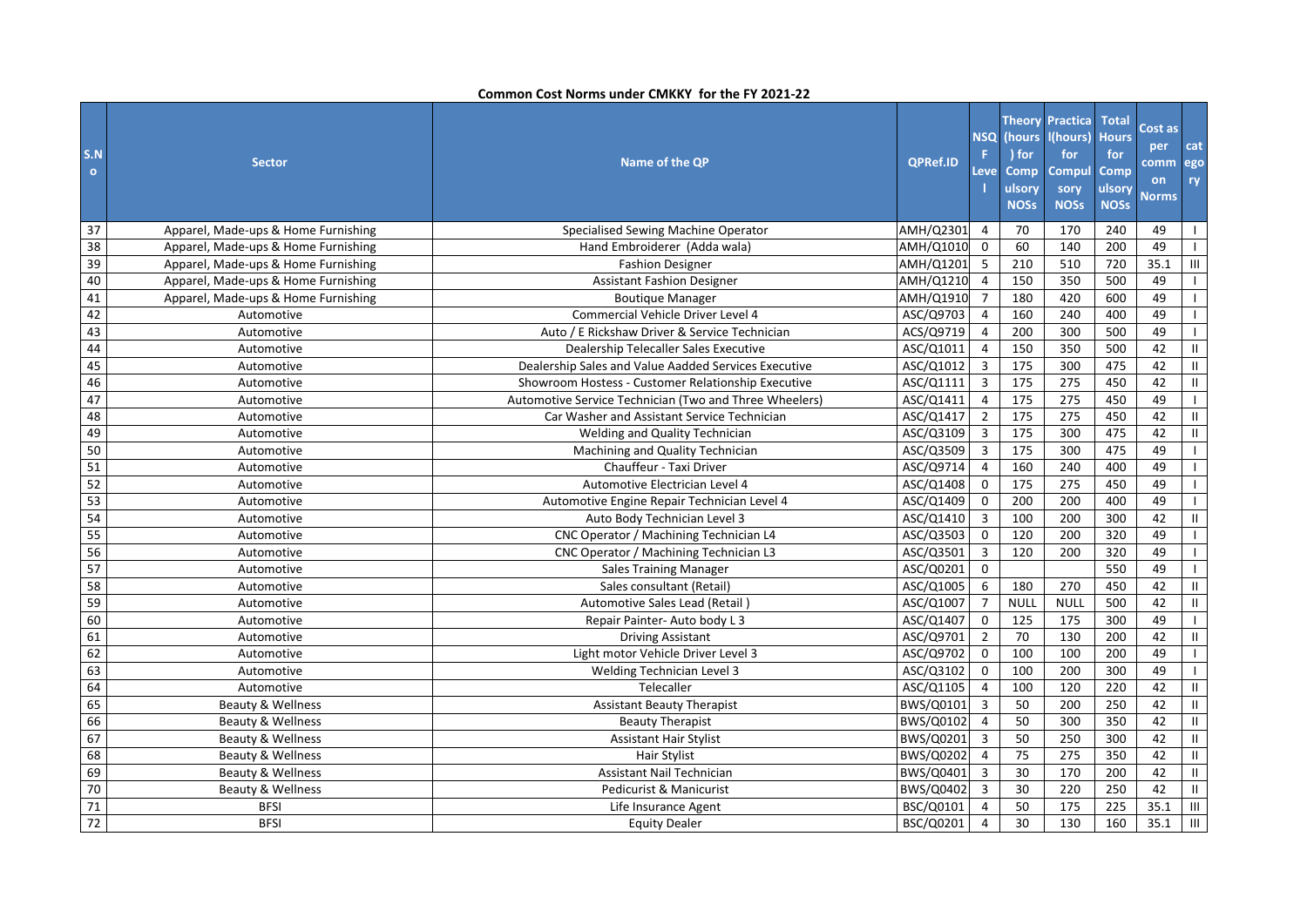| S.N<br>$\bullet$ | <b>Sector</b>   | Name of the QP                                              | <b>OPRef.ID</b> | <b>NSQ</b><br>F<br>.eve | (hours<br>) for<br><b>Comp</b><br>ulsory<br><b>NOSs</b> | <b>Theory Practica</b><br>I(hours)<br>for<br>Compul<br>sory<br><b>NOSs</b> | <b>Total</b><br><b>Hours</b><br>for<br>Comp<br>ulsory<br><b>NOSs</b> | Cost as<br>per<br>comm   ego<br>on<br><b>Norms</b> | cat<br>ry        |
|------------------|-----------------|-------------------------------------------------------------|-----------------|-------------------------|---------------------------------------------------------|----------------------------------------------------------------------------|----------------------------------------------------------------------|----------------------------------------------------|------------------|
| 73               | <b>BFSI</b>     | <b>Business Correspondence and Business Facilitator</b>     | BSC/Q0301       | 3                       | 30                                                      | 120                                                                        | 150                                                                  | 35.1                                               | $\mathbf{III}$   |
| 74               | <b>BFSI</b>     | <b>Mutual Fund Agent</b>                                    | BSC/Q0601       | $\overline{4}$          | 40                                                      | 160                                                                        | 200                                                                  | 35.1                                               | III              |
| 75               | <b>BFSI</b>     | Debt Recovery Agent                                         | BSC/Q0701       | $\overline{4}$          | 30                                                      | 130                                                                        | 160                                                                  | 35.1                                               | $\mathbf{III}^-$ |
| 76               | <b>BFSI</b>     | Accounts Executive - Accounts Payable and Receivable        | BSC/Q0901       | $\overline{4}$          | 30                                                      | 120                                                                        | 150                                                                  | 35.1                                               | $\mathbf{III}$   |
| 77               | <b>BFSI</b>     | Loan Approval Officer                                       | BSC/Q0401       | $\overline{4}$          | 30                                                      | 120                                                                        | 150                                                                  | 35.1                                               | $\mathbf{III}^-$ |
| 78               | <b>BFSI</b>     | Small and Medium Enterprise Officer                         | BSC/Q0501       | $\overline{4}$          | 30                                                      | 100                                                                        | 130                                                                  | 35.1                                               | $\mathbf{III}^-$ |
| 79               | <b>BFSI</b>     | <b>Micro Finance Executive</b>                              | BSC/Q0801       | $\overline{2}$          | 30                                                      | 120                                                                        | 150                                                                  | 35.1                                               | III              |
| 80               | <b>BFSI</b>     | Accounts Executive - Recording and Reporting                | BSC/Q1001       | $\overline{4}$          | 20                                                      | 80                                                                         | 100                                                                  | 35.1                                               | $\mathbf{III}$   |
| 81               | <b>BFSI</b>     | Accounts Executive - Statutory Compliance                   | BSC/Q1101       | $\mathbf 0$             | 30                                                      | 120                                                                        | 150                                                                  | 35.1                                               | $\mathbf{III}^-$ |
| 82               | <b>BFSI</b>     | <b>Accounts Executive - Payroll</b>                         | BSC/Q1201       | $\overline{4}$          | 30                                                      | 90                                                                         | 120                                                                  | 35.1                                               | $\mathbf{III}^-$ |
| 83               | <b>BFSI</b>     | Goods and Services Tax - GST Accounts Assistant             | BSC/Q0910       | 4                       | 53                                                      | 47                                                                         | 100                                                                  | 35.1                                               | III              |
| 84               | <b>BFSI</b>     | <b>Accounts Executive</b>                                   | BSC/Q8101       | $\overline{4}$          | 215                                                     | 135                                                                        | 350                                                                  | 35.1                                               | Ш                |
| 85               | Capital Goods   | <b>CNC Operator Turning</b>                                 | CSC/Q0115       | $\overline{3}$          | 140                                                     | 260                                                                        | 400                                                                  | 49                                                 | $\mathbf{L}$     |
| 86               | Capital Goods   | Draughtsman Mechanical                                      | CSC/Q0402       | $\overline{4}$          | 100                                                     | 300                                                                        | 400                                                                  | 49                                                 | $\mathbf{L}$     |
| 87               | Capital Goods   | Fitter Electrical and Electronic Assembly                   | CSC/Q0305       | 3                       | 150                                                     | 350                                                                        | 500                                                                  | 49                                                 | $\mathbf{L}$     |
| 88               | Capital Goods   | <b>Fitter Fabrication</b>                                   | CSC/Q0303       | $\mathbf{3}$            | 140                                                     | 360                                                                        | 500                                                                  | 49                                                 | $\mathbf{L}$     |
| 89               | Capital Goods   | <b>Fitter Mechanical Assembly</b>                           | CSC/Q0304       | $\overline{3}$          | 150                                                     | 350                                                                        | 500                                                                  | 49                                                 | $\mathbf{L}$     |
| 90               | Capital Goods   | Manual Metal Arc Welding/ Shielded Metal Arc Welding Welder | CSC/Q0204       | $\mathbf{3}$            | 150                                                     | 350                                                                        | 500                                                                  | 49                                                 | $\mathbf{L}$     |
| 91               | Capital Goods   | <b>Assistant MMAW SMAW Welder</b>                           | CSC/Q0202       | $\overline{2}$          | 120                                                     | 280                                                                        | 400                                                                  | 49                                                 | $\mathbf{L}$     |
| 92               | Capital Goods   | <b>Operator- Conventional Turning</b>                       | CSC/Q0110       | $\overline{2}$          | 120                                                     | 330                                                                        | 450                                                                  | 49                                                 | $\mathbf{I}$     |
| 93               | Capital Goods   | <b>CNC Operator - Vertical Machining Centre</b>             | CSC/Q0116       | $\overline{3}$          | 86                                                      | 204                                                                        | 290                                                                  | 49                                                 | $\mathbf{1}$     |
| 94               | Capital Goods   | CNC Setter cum Operator - Vertical Machining Centre         | CSC/Q0123       | 5                       | 184                                                     | 416                                                                        | 600                                                                  | 49                                                 | $\mathbf{L}$     |
| 95               | Construction    | Mason General                                               | CON/Q0103       | $\overline{4}$          | 80                                                      | $\overline{320}$                                                           | 400                                                                  | 49                                                 | $\mathbf{L}$     |
| 96               | Construction    | <b>Mason Tiling</b>                                         | CON/Q0104       | $\overline{4}$          | 90                                                      | 310                                                                        | 400                                                                  | 49                                                 | $\mathbf{I}$     |
| 97               | Construction    | <b>Mason Concrete</b>                                       | CON/Q0105       | $\overline{3}$          | 80                                                      | 320                                                                        | 400                                                                  | 49                                                 | $\mathbf{L}$     |
| 98               | Construction    | Bar Bender and Steel Fixer                                  | CON/Q0203       | $\overline{4}$          | 80                                                      | 320                                                                        | 400                                                                  | 49                                                 | $\mathbf{L}$     |
| 99               | Construction    | Shuttering Carpenter - System                               | CON/Q0304       | $\overline{4}$          | 80                                                      | 320                                                                        | 400                                                                  | 49                                                 | $\mathbf{L}$     |
| 100              | Construction    | <b>Construction Painter &amp; Decorator</b>                 | CON/Q0503       | 3                       | 80                                                      | 320                                                                        | 400                                                                  | 49                                                 | $\mathbf{I}$     |
| 101              | Construction    | <b>Assistant Electrician</b>                                | CON/Q0602       | $\overline{3}$          | 110                                                     | 290                                                                        | 400                                                                  | 49                                                 | $\mathbf{I}$     |
| 102              | Construction    | <b>Helper Mason</b>                                         | CON/Q0101       | $\mathbf{1}$            | 52                                                      | 248                                                                        | 300                                                                  | 49                                                 | $\mathbf{L}$     |
| 103              | Construction    | Helper Bar Bender & Steel Fixer                             | CON/Q0201       | $\mathbf{1}$            | 33                                                      | 267                                                                        | 300                                                                  | 49                                                 | $\mathbf{L}$     |
| 104              | Construction    | <b>Helper Electrician</b>                                   | CON/Q0601       | $\overline{2}$          | 76                                                      | 274                                                                        | 350                                                                  | 49                                                 | $\mathbf{L}$     |
| 105              | Construction    | Foreman Electrical Works - Construction                     | CON/Q0604       | 5 <sup>1</sup>          | 340                                                     | 560                                                                        | 900                                                                  | 49                                                 | $\mathbf{L}$     |
| 106              | Domestic Worker | General Housekeeper                                         | DWC/Q0102       | 3                       | 80                                                      | 120                                                                        | 200                                                                  | 42                                                 | $\mathbf{II}$    |
| 107              | Domestic Worker | Housekeeper cum cook                                        | DWC/Q0101       | $\overline{3}$          | 100                                                     | 150                                                                        | 250                                                                  | 49                                                 | $\mathbf{L}$     |
| 108              | Domestic Worker | Child Caretaker                                             | DWC/Q0201       | $\overline{3}$          | 80                                                      | 120                                                                        | 200                                                                  | 42                                                 | $\mathbf{II}$    |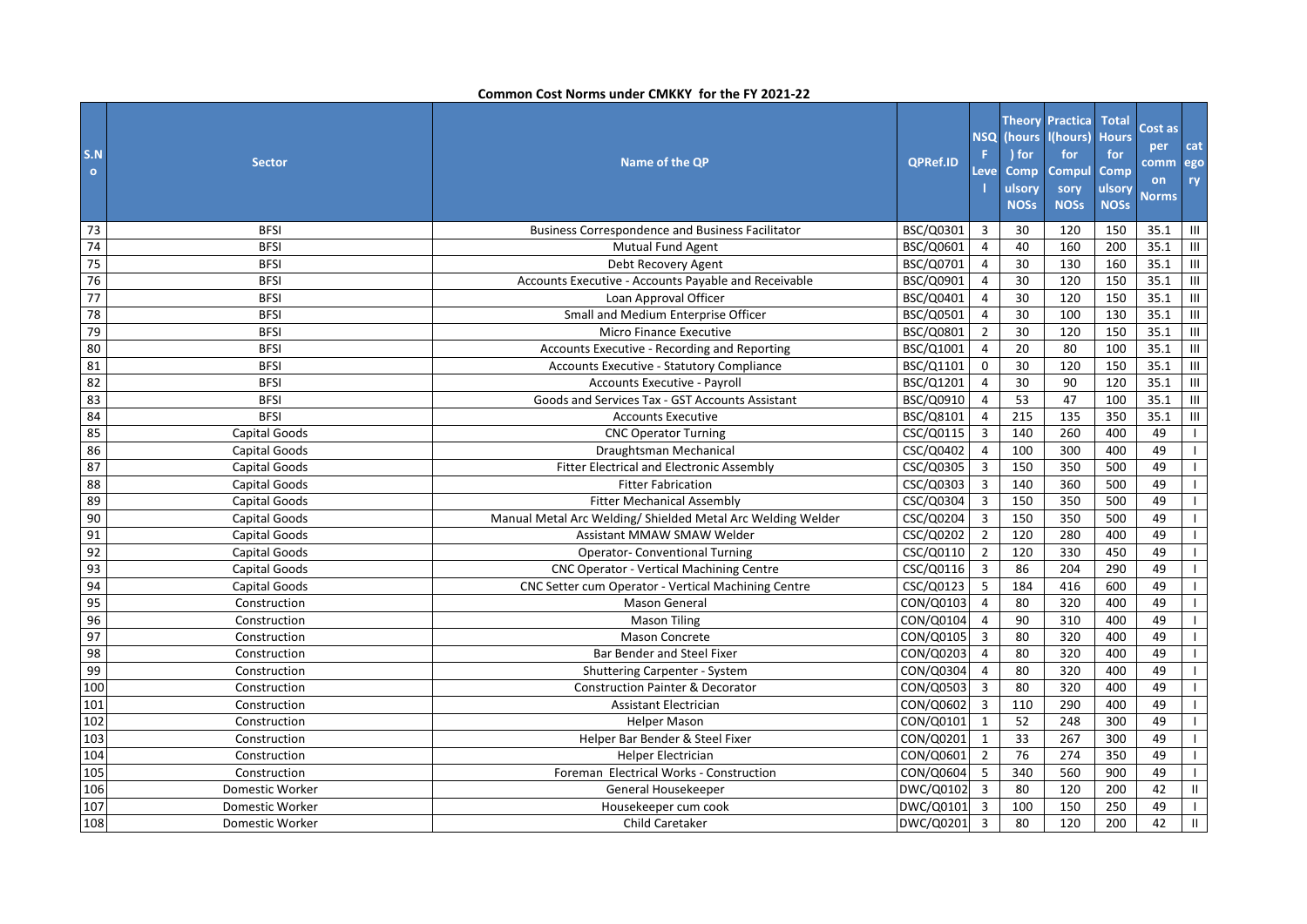| S.N<br>$\bullet$ | <b>Sector</b>                   | Name of the QP                                                 | <b>QPRef.ID</b> | <b>NSQ</b><br>F.<br>Leve | (hours)<br>) for<br>Comp<br><b>ulsory</b><br><b>NOSs</b> | <b>Theory Practica</b><br>l(hours)<br>for<br><b>Compul</b><br>sory<br><b>NOSs</b> | <b>Total</b><br><b>Hours</b><br>for<br>Comp<br>ulsory<br><b>NOSs</b> | Cost as<br>per<br>comm<br><b>on</b><br><b>Norms</b> | cat<br>ego<br>ry |
|------------------|---------------------------------|----------------------------------------------------------------|-----------------|--------------------------|----------------------------------------------------------|-----------------------------------------------------------------------------------|----------------------------------------------------------------------|-----------------------------------------------------|------------------|
| 109              | Domestic Worker                 | Elderly Caretaker (Non-Clinical)                               | DWC/Q0801       | $\overline{\mathbf{3}}$  | 80                                                       | 120                                                                               | 200                                                                  | 42                                                  | Ш                |
| 110              | Electronics                     | <b>CCTV Installation Technician</b>                            | ELE/Q4605       | $\overline{4}$           | 180                                                      | 180                                                                               | 360                                                                  | 42                                                  | Ш                |
| 111              | Electronics                     | DTH Set Top Box Installation & Service Technician              | ELE/Q8101       | $\overline{4}$           | 180                                                      | 120                                                                               | 300                                                                  | 42                                                  | Ш.               |
| 112              | Electronics                     | <b>Field Technician Computing and Peripherals</b>              | ELE/Q4601       | $\overline{4}$           | 120                                                      | 180                                                                               | 300                                                                  | 42                                                  | $\rm H$          |
| 113              | Electronics                     | Field Technician Networking and Storage                        | ELE/Q4606       | $\overline{4}$           | 180                                                      | 180                                                                               | 360                                                                  | 42                                                  | Ш.               |
| 114              | Electronics                     | Field Technician Other Home Appliances                         | ELE/Q3104       | $\overline{4}$           | 180                                                      | 180                                                                               | 360                                                                  | 42                                                  | Ш                |
| 115              | Electronics                     | LED Light Repair Technician                                    | ELE/Q9302       | $\overline{4}$           | 180                                                      | 180                                                                               | 360                                                                  | 49                                                  | $\mathbf{L}$     |
| 116              | Electronics                     | Mobile Phone Hardware Repair Technician                        | ELE/Q8104       | $\overline{4}$           | 180                                                      | 180                                                                               | 360                                                                  | 42                                                  | Ш.               |
| 117              | Electronics                     | Solar Panel Installation Technician                            | ELC/Q5901       | $\overline{4}$           | 200                                                      | 200                                                                               | 400                                                                  | 49                                                  | $\mathbf{L}$     |
| 118              | Electronics                     | <b>TV Repair Technician</b>                                    | ELE/Q3101       | $\overline{4}$           | 180                                                      | 180                                                                               | 360                                                                  | 42                                                  | Ш.               |
| 119              | Electronics                     | <b>Field Engineer RACW</b>                                     | ELE/Q3105       | 5                        | 180                                                      | 180                                                                               | 360                                                                  | 49                                                  | $\mathbf{L}$     |
| 120              | Electronics                     | Installation Technician - Computing and Peripherals            | ELE/Q4609       | $\mathbf{3}$             | 120                                                      | 180                                                                               | 300                                                                  | 42                                                  | $\mathbf{H}$     |
| 121              | Electronics                     | Pick & Place Assembly Operator                                 | ELE/Q5102       | $\overline{4}$           | 85                                                       | 215                                                                               | 300                                                                  | 49                                                  | $\mathbf{I}$     |
| 122              | Electronics                     | PCB Assembly Operator                                          | ELE/Q7804       | $\overline{4}$           | 88                                                       | 152                                                                               | 240                                                                  | 49                                                  | $\mathbf{I}$     |
| 123              | Electronics                     | Manual Soldering Technician                                    | ELE/Q0105       | 3                        | 120                                                      | 180                                                                               | 300                                                                  | 42                                                  | Ш.               |
| 124              | Electronics                     | Through hole assembly Operator                                 | ELE/Q5101       | $\overline{4}$           | 120                                                      | 180                                                                               | 300                                                                  | 49                                                  | $\mathbf{I}$     |
| 125              | <b>Food Processing</b>          | Pickle Making Technician                                       | FIC/Q0102       | $\overline{4}$           | 90                                                       | 150                                                                               | 240                                                                  | 49                                                  | $\mathbf{I}$     |
| 126              | <b>Food Processing</b>          | Jam Jelly & Ketchup Processing Technician                      | FIC/Q0103       | $\overline{4}$           | 90                                                       | 150                                                                               | 240                                                                  | 49                                                  | $\mathbf{I}$     |
| 127              | <b>Food Processing</b>          | Craft Baker                                                    | FIC/Q5002       | $\overline{4}$           | 90                                                       | 150                                                                               | 240                                                                  | 49                                                  |                  |
| 128              | <b>Food Processing</b>          | <b>Plant Biscuit Production Specialist</b>                     | FIC/Q5003       | $\overline{4}$           | 90                                                       | 150                                                                               | 240                                                                  | 49                                                  | $\mathbf{I}$     |
| 129              | <b>Food Processing</b>          | <b>Baking Technician</b>                                       | FIC/Q5005       | $\overline{4}$           | 90                                                       | 150                                                                               | 240                                                                  | 49                                                  |                  |
| 130              | Furniture & Fittings            | Carpenter - Wooden Furniture                                   | FFS/Q0102       | $\overline{4}$           | 136                                                      | 172                                                                               | 308                                                                  | 42                                                  | Ш.               |
| 131              | Furniture & Fittings            | Fitter-Modular Furniture                                       | FFS/Q5702       | $\overline{4}$           | 120                                                      | 180                                                                               | 300                                                                  | 42                                                  | Ш.               |
| 132              | Furniture & Fittings            | Assistant Carpenter - Wooden Furniture                         | FFS/Q0101       | $\overline{2}$           | 60                                                       | 160                                                                               | 220                                                                  | 42                                                  | $\mathbf{H}$     |
| 133              | <b>Furniture &amp; Fittings</b> | Assistant Fitter- Modular Furniture                            | FFS/Q5701       | $\overline{2}$           | 60                                                       | 160                                                                               | 220                                                                  | 42                                                  | $\mathbf{H}$     |
| 134              | Gems & Jewellery                | Handmade Gold and Gems-set Jewellery - Goldsmith - Components  | G&J/Q0603       | $\overline{3}$           | 24                                                       | 126                                                                               | 150                                                                  | 49                                                  | $\mathbf{L}$     |
| 135              | Gems & Jewellery                | Handmade Gold and Gems-set Jewellery - Goldsmith - Frame       | G&J/Q0604       | $\overline{4}$           | 24                                                       | 126                                                                               | 150                                                                  | 49                                                  | $\mathbf{L}$     |
| 136              | Gems & Jewellery                | Handmade Gold and Gems-set Jewellery - Polisher and Cleaner    | G&J/Q0701       | 3                        | 24                                                       | 126                                                                               | 150                                                                  | 42                                                  | $\mathbf{H}$     |
| 137              | Gems & Jewellery                | Cast and diamonds-set jewellery - Hand Sketch Designer (Basic) | G&J/Q2301       | $\overline{3}$           | 24                                                       | 126                                                                               | 150                                                                  | 49                                                  | $\mathbf{L}$     |
| 138              | Gems & Jewellery                | Cast and diamonds-set jewellery - CAD Operator                 | G&J/Q2303       | $\overline{4}$           | 24                                                       | 216                                                                               | 240                                                                  | 49                                                  | $\mathbf{L}$     |
| 139              | Gems & Jewellery                | Cast & Diamonds Set Jewellery - Wax Setter                     | G&J/Q1701       | 3                        | 24                                                       | 126                                                                               | 150                                                                  | 49                                                  | $\mathbf{I}$     |
| 140              | Gems & Jewellery                | Diamond Processing - Assorter (Advanced)                       | G&J/Q3603       | $\overline{4}$           | 24                                                       | 126                                                                               | 150                                                                  | 49                                                  | $\mathbf{I}$     |
| 141              | Gems & Jewellery                | Diamond Processing - Assorter (Basic)                          | G&J/Q3601       | $\overline{3}$           | 24                                                       | 126                                                                               | 150                                                                  | 49                                                  | $\mathbf{L}$     |
| 142              | Gems & Jewellery                | Jewellery Retail - Jewellery Retail Sales Associate            | G&J/Q6802       | $\overline{4}$           | 65                                                       | 85                                                                                | 150                                                                  | 42                                                  | Ш.               |
| 143              | Gems & Jewellery                | Handmade Gold & Gems-set Jewellery - Setter                    | G&J/Q0802       | $\overline{3}$           | 8                                                        | 42                                                                                | 50                                                                   | 49                                                  | $\mathbf{I}$     |
| 144              | Gems & Jewellery                | Cast & Diamonds - Set Jewellery - Wax Tree Maker               | G&J/Q2601       | $\overline{3}$           | 24                                                       | 126                                                                               | 150                                                                  | 49                                                  | $\mathbf{I}$     |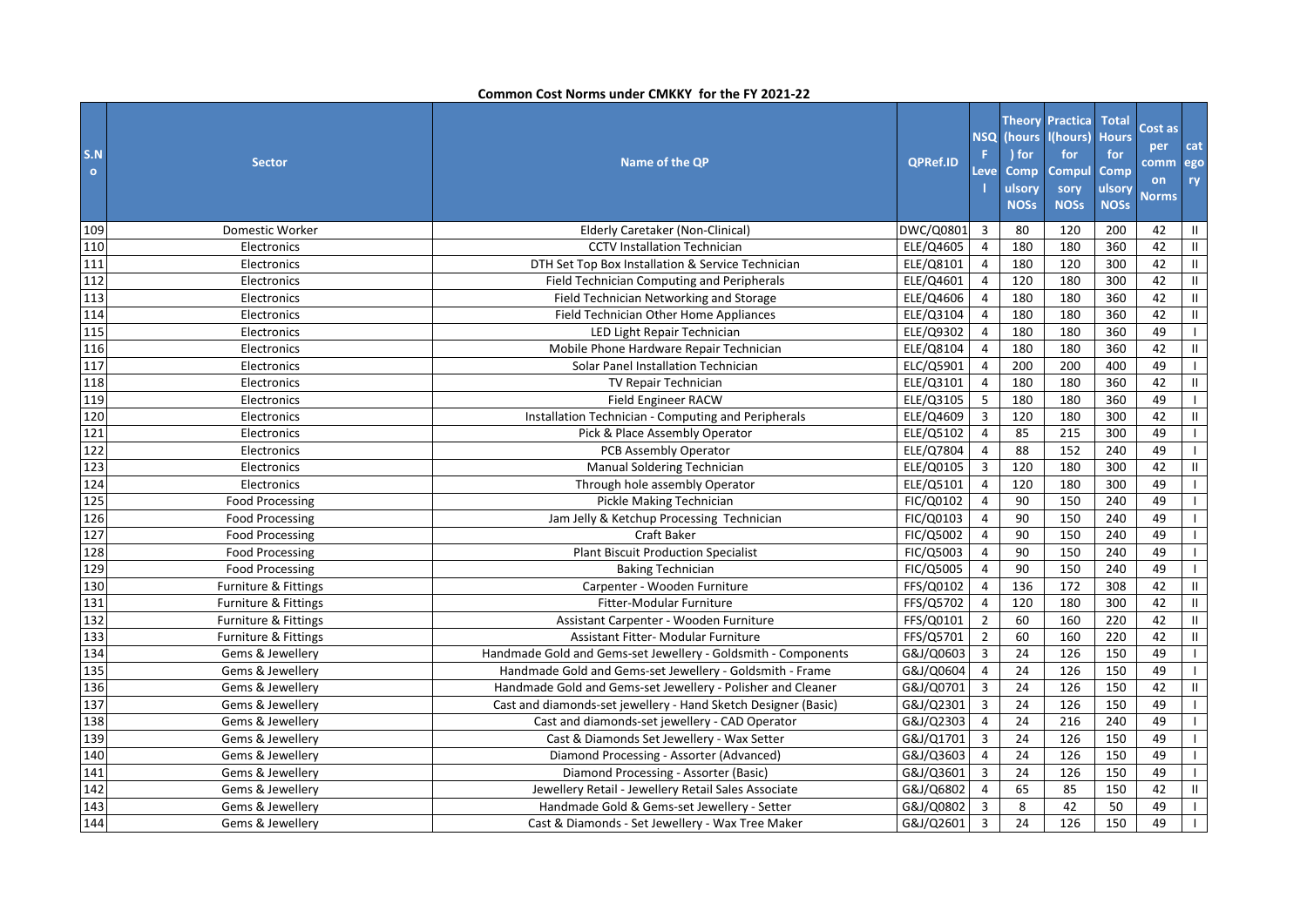| S.N<br>$\bullet$ | <b>Sector</b>                            | Name of the QP                                         | <b>QPRef.ID</b> | NSQ<br>F<br>Leve | (hours<br>) for<br>Comp<br>ulsory<br><b>NOSs</b> | <b>Theory Practica</b><br>l(hours)<br>for<br><b>Compul</b><br>sory<br><b>NOSs</b> | <b>Total</b><br><b>Hours</b><br>for<br>Comp<br>ulsory<br><b>NOSs</b> | Cost as<br>per<br>comm<br>on<br><b>Norms</b> | cat<br>ego<br>ry |
|------------------|------------------------------------------|--------------------------------------------------------|-----------------|------------------|--------------------------------------------------|-----------------------------------------------------------------------------------|----------------------------------------------------------------------|----------------------------------------------|------------------|
| 145              | Gems & Jewellery                         | Cast & Diamonds - Set Jewellery - Wax Piece Maker      | G&J/Q2602       | $\overline{4}$   | 24                                               | 126                                                                               | 150                                                                  | 49                                           | $\mathbf{I}$     |
| 146              | Gems & Jewellery                         | Cast & Diamonds - Set Jewellery - Rubber Mould Maker   | G&J/Q2603       | $\overline{4}$   | 24                                               | 126                                                                               | 150                                                                  | 49                                           | $\mathbf{L}$     |
| 147              | Gems & Jewellery                         | Cast & Diamonds - Set Jewellery - Jewellery Polisher   | G&J/Q3001       | $\overline{3}$   | 24                                               | 126                                                                               | 150                                                                  | 49                                           | $\mathbf{L}$     |
| 148              | Gems & Jewellery                         | Cast & Diamonds - Set Jewellery - Metal Setter (Basic) | G&J/Q3103       | 3                | 8                                                | 42                                                                                | 50                                                                   | 49                                           | $\mathbf{L}$     |
| 149              | Gems & Jewellery                         | Diamond Processing - Bottom Polisher                   | G&J/Q4703       | $\mathbf{3}$     | 10                                               | 62                                                                                | 72                                                                   | 49                                           | $\mathbf{I}$     |
| 150              | Gems & Jewellery                         | Gemstone Processing - Polisher                         | G&J/Q6701       | $\mathbf{3}$     | 24                                               | 126                                                                               | 150                                                                  | 49                                           | $\mathbf{L}$     |
| 151              | Green Jobs                               | Solar PV Installer (Suryamitra)                        | SGJ/Q0101       | $\overline{4}$   | 115                                              | 185                                                                               | 300                                                                  | 49                                           | $\mathbf{L}$     |
| 152              | Green Jobs                               | Solar PV Installer - Electrical                        | SGJ/Q0102       | $\overline{4}$   | 65                                               | 135                                                                               | 200                                                                  | 49                                           | $\mathbf{I}$     |
| 153              | Green Jobs                               | Solar PV Installer - Civil                             | SGJ/Q0103       | $\overline{4}$   | 60                                               | 120                                                                               | 180                                                                  | 49                                           | $\mathbf{I}$     |
| 154              | Green Jobs                               | Wastewater Treatment Plant Technician                  | SGJ/Q6601       | $\overline{4}$   | 70                                               | 130                                                                               | 200                                                                  | 35.1                                         | $\mathbf{III}^-$ |
| 155              | Green Jobs                               | Wastewater Treatment Plant Helper                      | SGJ/Q6602       | $\overline{3}$   | 50                                               | 110                                                                               | 160                                                                  | 35.1                                         | $\mathsf{III}^-$ |
| 156              | <b>Handicrafts and Handmade Products</b> | Stamping operator                                      | HCS/Q2802       | $\overline{4}$   | 64                                               | 136                                                                               | 200                                                                  | 42                                           | Ш                |
| 157              | <b>Handicrafts and Handmade Products</b> | Engraving artisan                                      | HCS/Q2902       | $\overline{4}$   | 85                                               | 195                                                                               | 280                                                                  | 42                                           | $\mathbf{H}$     |
| 158              | <b>Handicrafts and Handmade Products</b> | Handloom Weaver (Carpets)                              | HCS/Q5412       | $\overline{3}$   | 50                                               | 100                                                                               | 150                                                                  | 42                                           | Ш                |
| 159              | <b>Handicrafts and Handmade Products</b> | Hand Rolled Agarbatti Maker                            | HCS/Q7901       | $\overline{3}$   | $\overline{70}$                                  | 180                                                                               | 250                                                                  | 42                                           | Ш.               |
| 160              | <b>Handicrafts and Handmade Products</b> | Agarbatti Packer                                       | HCS/Q8002       | 3                | 65                                               | 155                                                                               | 220                                                                  | 42                                           | Ш                |
| 161              | <b>Handicrafts and Handmade Products</b> | <b>Bamboo Mat Weaver</b>                               | HCS/Q8702       | $\overline{3}$   | 40                                               | 110                                                                               | 150                                                                  | 42                                           | $\mathbf{II}$    |
| 162              | <b>Handicrafts and Handmade Products</b> | Bamboo Basket Maker                                    | HCS/Q8704       | $\overline{3}$   | 74                                               | 166                                                                               | 240                                                                  | 42                                           | $\mathbf{H}$     |
| 163              | <b>Handicrafts and Handmade Products</b> | <b>Bamboo Utility Handicraft Assembler</b>             | HCS/Q8705       | $\overline{3}$   | $70\,$                                           | 160                                                                               | 230                                                                  | 42                                           | Ш.               |
| 164              | <b>Handicrafts and Handmade Products</b> | <b>Traditional Hand Embroiderer</b>                    | CS/Q7301, V1    | $\overline{4}$   | 20                                               | 60                                                                                | 80                                                                   | 49                                           | $\mathbf{I}$     |
| 165              | Healthcare                               | <b>Emergency Medical Technician-Basic</b>              | HSS/Q2301       | 4                | 100                                              | 260                                                                               | 360                                                                  | 49                                           |                  |
| 166              | Healthcare                               | <b>General Duty Assistant</b>                          | HSS/Q5101       | $\overline{4}$   | 100                                              | 320                                                                               | 420                                                                  | 42                                           | Ш                |
| 167              | Healthcare                               | <b>Emergency Medical Technician Advanced</b>           | Q2302           | 5                | 306                                              | 444                                                                               | 750                                                                  | 49                                           | $\mathbf{L}$     |
| 168              | Healthcare                               | Geriatric Care Assistant                               | HSS/Q6001       | $\overline{4}$   | 293                                              | 1207                                                                              | 1500                                                                 | 49                                           | $\mathbf{L}$     |
| 169              | Healthcare                               | <b>CSSD Technician</b>                                 | HSS/Q6201       | 5                | 370                                              | 1210                                                                              | 1580                                                                 | 49                                           | $\mathbf{L}$     |
| 170              | Healthcare                               | <b>Patient Relations Associate</b>                     | HSS/Q6102       | 5                | 155                                              | 345                                                                               | 500                                                                  | 42                                           | Ш.               |
| 171              | Healthcare                               | Panchakarma Technician                                 | HSS/Q3601       | $\overline{4}$   | 400                                              | 1100                                                                              | 1500                                                                 | 49                                           | $\mathbf{L}$     |
| 172              | Healthcare                               | <b>Healthcare Quality Assurance Manager</b>            | HSS/Q6106       | $6\phantom{1}$   | 120                                              | 380                                                                               | 500                                                                  | 49                                           | $\mathbf{I}$     |
| 173              | Healthcare                               | <b>General Duty Assistant Advanced</b>                 | HSS/Q5103       | $\overline{4}$   | 220                                              | 680                                                                               | 1000                                                                 | 49                                           | $\mathbf{1}$     |
| 174              | Healthcare                               | <b>Hospital Front Desk Coordinator</b>                 | HSS/Q6101       | $\overline{4}$   | 155                                              | 145                                                                               | 1000                                                                 | 49                                           | $\mathbf{1}$     |
| 175              | Healthcare                               | Phlebotomist                                           | HSS/Q050        | 4                | 150                                              | 350                                                                               | 500                                                                  | 49                                           | $\mathbf{L}$     |
| 176              | Infrastructure                           | <b>Backhoe Loader Operator</b>                         | IES/Q0101       | $\overline{4}$   | 60                                               | 150                                                                               | 210                                                                  | 49                                           | $\mathbf{L}$     |
| 177              | Infrastructure                           | Junior Backhoe Operator                                | IES/Q0102       | $\mathbf{3}$     | 40                                               | 110                                                                               | 150                                                                  | 49                                           | $\mathbf{L}$     |
| 178              | Infrastructure                           | <b>Excavator Operator</b>                              | IES/Q0103       | $\overline{4}$   | 60                                               | 150                                                                               | 210                                                                  | 49                                           | $\mathbf{L}$     |
| 179              | Infrastructure                           | Junior Excavator Operator                              | IES/Q0104       | $\overline{3}$   | 60                                               | 110                                                                               | 170                                                                  | 49                                           | $\mathbf{I}$     |
| 180              | Infrastructure                           | Junior Operator Crane                                  | IES/Q0111       | $\overline{3}$   | 40                                               | 110                                                                               | 150                                                                  | 49                                           | $\mathbf{I}$     |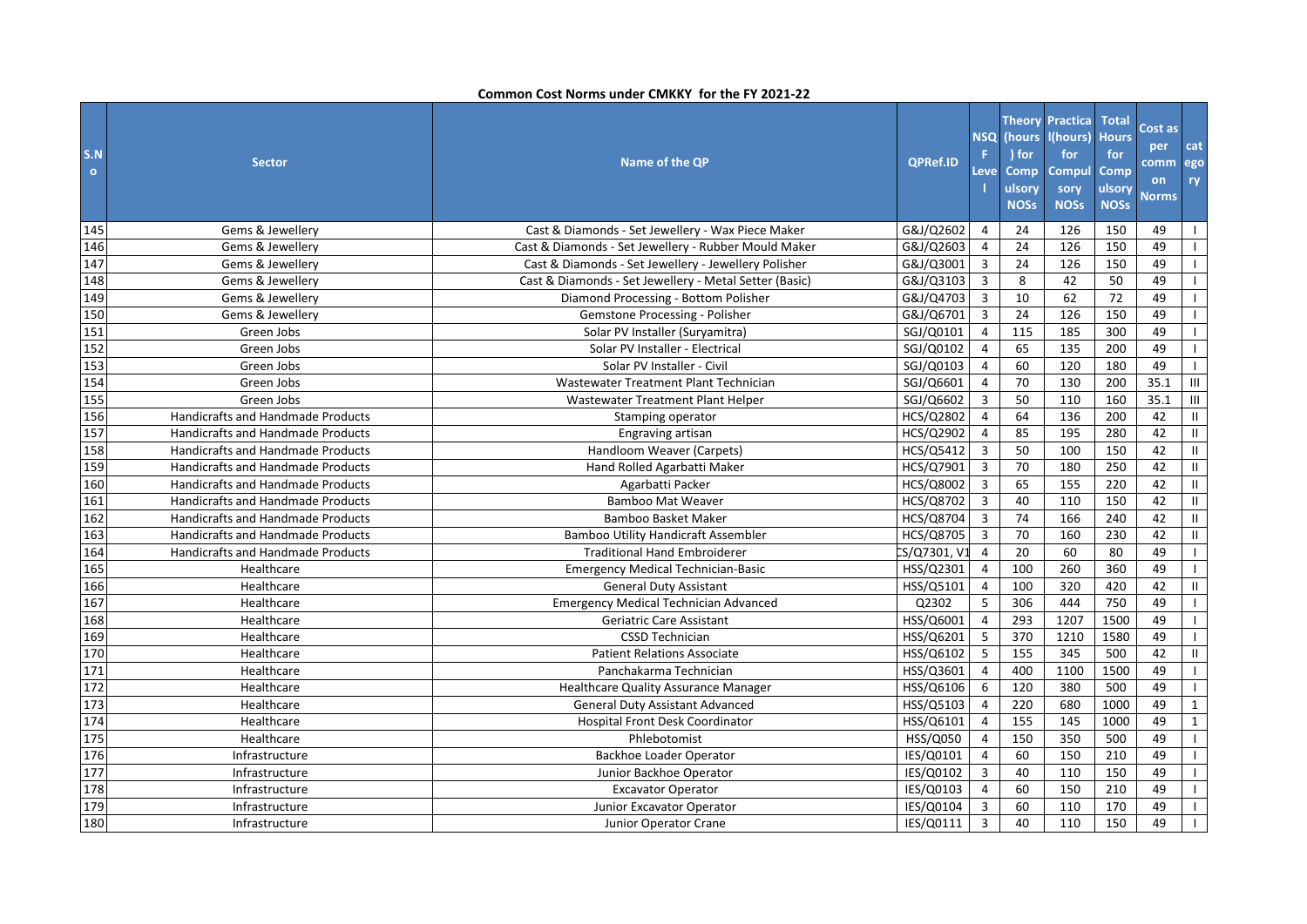| S.N<br>$\circ$ | <b>Sector</b>           | Name of the QP                                 | QPRef.ID  | <b>NSQ</b><br>F<br>Leve | (hours<br>) for<br><b>Comp</b><br>ulsory<br><b>NOSs</b> | <b>Theory Practica</b><br>l(hours)<br>for<br><b>Compul</b><br>sory<br><b>NOSs</b> | <b>Total</b><br><b>Hours</b><br>for<br><b>Comp</b><br>ulsory<br><b>NOSs</b> | Cost as<br>per<br>comm<br>on<br><b>Norms</b> | cat<br>ego<br>ry           |
|----------------|-------------------------|------------------------------------------------|-----------|-------------------------|---------------------------------------------------------|-----------------------------------------------------------------------------------|-----------------------------------------------------------------------------|----------------------------------------------|----------------------------|
| 181            | Infrastructure          | Junior Batching Plant Operator                 | IES/Q0117 | 3                       | 40                                                      | 110                                                                               | 150                                                                         | 49                                           | $\mathbf{I}$               |
| 182            | Infrastructure          | Junior Transit Mixer Operator                  | IES/Q0119 | $\mathbf{3}$            | 40                                                      | 110                                                                               | 150                                                                         | 49                                           | $\perp$                    |
| 183            | Infrastructure          | Junior Mechanic - Engine                       | IES/Q1102 | $\mathbf{3}$            | 50                                                      | 110                                                                               | 160                                                                         | 49                                           | $\mathbf{I}$               |
| 184            | Infrastructure          | Junior Mechanic- Hydraulics                    | IES/Q1104 | $\mathbf{3}$            | 50                                                      | 110                                                                               | 160                                                                         | 49                                           |                            |
| 185            | Infrastructure          | Junior Mechanic Elec/Electronics/ Instruments  | IES/Q1106 | 3                       | 50                                                      | 110                                                                               | 160                                                                         | 49                                           | $\mathbf{L}$               |
| 186            | Infrastructure          | Concrete Pump Operator                         | IES/Q0107 | 4                       | 57                                                      | 135                                                                               | 192                                                                         | 49                                           | $\mathbf{L}$               |
| 187            | Infrastructure          | Mechanic - Engine                              | IES/Q1101 | $\overline{4}$          | 36                                                      | 84                                                                                | 120                                                                         | 49                                           | $\mathbf{L}$               |
| 188            | Iron & Steel            | Fitter: Ã, Â Leveling Ã, Â alignment balancing | ISC/Q0905 | 3                       | 100                                                     | 230                                                                               | 330                                                                         | 49                                           | $\mathbf{L}$               |
| 189            | Iron & Steel            | <b>Bearing Maintenance</b>                     | ISC/Q0906 | 3                       | 80                                                      | 220                                                                               | 300                                                                         | 49                                           | $\mathbf{L}$               |
| 190            | Iron & Steel            | Rigger - Rigging of Heavy Material             | ISC/Q0908 | $\mathbf{3}$            | 70                                                      | 180                                                                               | 250                                                                         | 49                                           | $\mathbf{L}$               |
| 191            | Iron & Steel            | Iron & Steel Machinist                         | ISC/Q0909 | $\mathbf{3}$            | 120                                                     | 270                                                                               | 390                                                                         | 49                                           | $\mathbf{L}$               |
| 192            | Iron & Steel            | Plasma Cutter                                  | ISC/Q0910 | $\overline{4}$          | 68                                                      | 212                                                                               | 280                                                                         | 49                                           | $\mathbf{I}$               |
| 193            | Iron & Steel            | Gas Tungsten Arc Welding                       | ISC/Q0911 | $\overline{4}$          | 80                                                      | 300                                                                               | 380                                                                         | 49                                           | $\mathbf{I}$               |
| 194            | Iron & Steel            | <b>Fitter: Electrical Assembly</b>             | ISC/Q1001 | 3                       | 75                                                      | 235                                                                               | 310                                                                         | 49                                           | $\mathbf{L}$               |
| 195            | Iron & Steel            | Fitter: Electronic Assembly                    | ISC/Q1101 | 3                       | 80                                                      | 220                                                                               | 300                                                                         | 49                                           | $\mathbf{I}$               |
| 196            | Iron & Steel            | Fitter: Instrumentation                        | ISC/Q1102 | $\mathbf{3}$            | 70                                                      | 230                                                                               | 300                                                                         | 49                                           | $\mathbf{I}$               |
| 197            | Iron & Steel            | Manual Packaging & Marking Operations          | ISC/Q0704 | $\overline{2}$          | 66                                                      | 204                                                                               | 270                                                                         | 49                                           | $\mathbf{I}$               |
| 198            | Iron & Steel            | EOT/Overhead crane operator                    | ISC/Q0901 | $\mathbf{3}$            | 66                                                      | 206                                                                               | 272                                                                         | 49                                           | $\mathbf{I}$               |
| 199            | ITes and related        | Junior Software Developer                      | SSC/Q0508 | $\overline{4}$          | 100                                                     | 300                                                                               | 400                                                                         | 42                                           | $\ensuremath{\mathsf{II}}$ |
| 200            | ITes and related        | Domestic Biometric Data Operator               | SSC/Q2213 | $\overline{4}$          | 100                                                     | 300                                                                               | 400                                                                         | 42                                           | $\sf II$                   |
| 201            | ITes and related        | Domestic Data entry Operator                   | SSC/Q2212 | $\overline{4}$          | 100                                                     | 300                                                                               | 400                                                                         | 42                                           | $\ensuremath{\mathsf{II}}$ |
| 202            | <b>ITes and related</b> | <b>CRM Domestic Non-Voice</b>                  | SSC/Q2211 | $\overline{4}$          | 100                                                     | 300                                                                               | 400                                                                         | 42                                           | Ш                          |
| 203            | ITes and related        | Domestic IT Helpdesk Attendant                 | SSC/Q0110 | 4                       | 100                                                     | 300                                                                               | 400                                                                         | 42                                           | $\rm{II}$                  |
| 204            | ITes and related        | <b>CRM Domestic Voice</b>                      | SSC/Q2210 | $\overline{4}$          | 100                                                     | 300                                                                               | 400                                                                         | 42                                           | $\mathbf{H}$               |
| 205            | <b>ITes and related</b> | <b>Engineer Trainee</b>                        | SSC/Q0507 | $\overline{7}$          | 46                                                      | 154                                                                               | 200                                                                         | 42                                           | $\mathbf{H}$               |
| 206            | ITes and related        | Product Design Engineer - Mechanical           | SSC/Q4201 | $\overline{7}$          | 104                                                     | 296                                                                               | 400                                                                         | 42                                           | $\mathbf{II}$              |
| 207            | ITes and related        | Web Developer                                  | SSC/Q0503 | 5                       | 109                                                     | 291                                                                               | 400                                                                         | 42                                           | $\mathbf{H}$               |
| 208            | ITes and related        | <b>Associate - Analytics</b>                   | SSC/Q2101 | 4                       | 301                                                     | 99                                                                                | 400                                                                         | 42                                           | $\mathbf{H}$               |
| 209            | ITes and related        | Product Design Engineer - Mechanical           | SSC/Q4201 | 4                       | 400                                                     | 104                                                                               | 296                                                                         | 42                                           | $\rm{II}$                  |
| 210            |                         |                                                | SSC/Q0901 | 4                       | 303                                                     | $\overline{97}$                                                                   | 400                                                                         | 42                                           | $\mathbf{H}$               |
| 211            | ITes and related        | <b>Security Analyst</b>                        |           | $\overline{4}$          | 100                                                     | 300                                                                               | 400                                                                         | 42                                           |                            |
|                | <b>ITes and related</b> | Software Developer                             | SSC/Q0501 |                         |                                                         |                                                                                   |                                                                             |                                              | $\mathbf{II}$              |
| 212            | ITes and related        | <b>Analyst Application Security</b>            | SSC/Q0903 | 4                       | 600                                                     | 450                                                                               | 150                                                                         | 42                                           | $\mathbf{H}$               |
| 213            | ITes and related        | Analyst Compliance Audit                       | SSC/Q0907 | $\overline{4}$          | 400                                                     | 100                                                                               | 300                                                                         | 42                                           | $\mathbf{II}$              |
| 214            | ITes and related        | Analyst Identity and Access Management         | SSC/Q0904 | $\overline{4}$          | 600                                                     | 275                                                                               | 325                                                                         | 42                                           | $\mathbf{II}$              |
| 215            | ITes and related        | <b>Analyst Endpoint Security</b>               | SSC/Q0905 | $\overline{4}$          | 500                                                     | 170                                                                               | 330                                                                         | 42                                           | $\mathbf{H}$               |
| 216            | ITes and related        | <b>Penetration Tester</b>                      | SSC/Q0912 | 4                       | 600                                                     | 200                                                                               | 400                                                                         | 42                                           | $\mathbf{II}$              |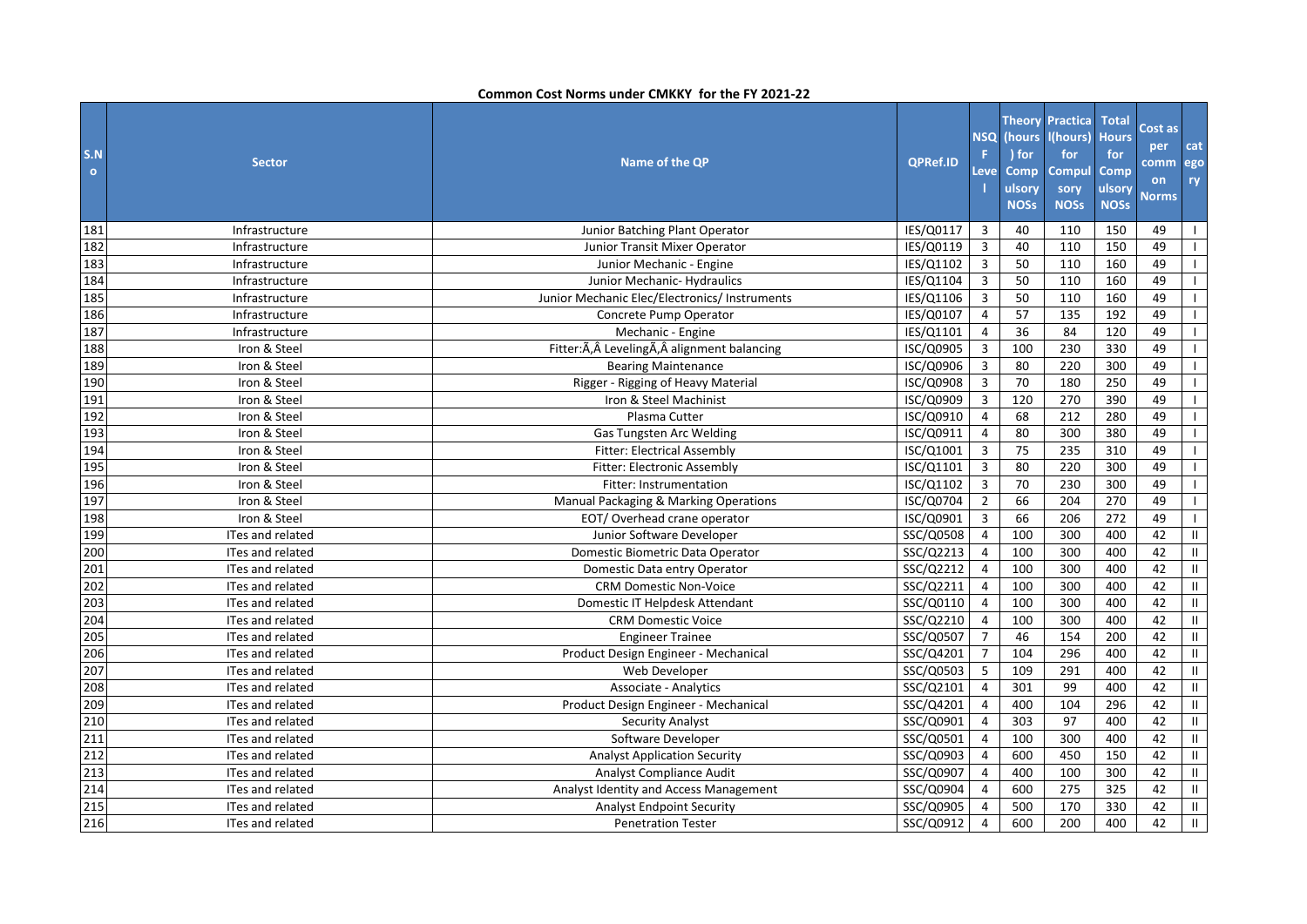| S.N<br>$\bullet$ | <b>Sector</b>           | Name of the QP                                                 | <b>QPRef.ID</b> | <b>NSQ</b><br>F<br><b>Leve</b> | (hours<br>) for<br><b>Comp</b><br>ulsory<br><b>NOSs</b> | <b>Theory Practica</b><br>I(hours)<br>for<br><b>Compul</b><br>sory<br><b>NOSs</b> | <b>Total</b><br><b>Hours</b><br>for<br>Comp<br>ulsory<br><b>NOSs</b> | Cost as<br>per<br><b>comm</b><br>on<br><b>Norms</b> | cat<br>ego<br>ry           |
|------------------|-------------------------|----------------------------------------------------------------|-----------------|--------------------------------|---------------------------------------------------------|-----------------------------------------------------------------------------------|----------------------------------------------------------------------|-----------------------------------------------------|----------------------------|
| 217              | ITes and related        | AI - Data Quality Analyst                                      | SSC/Q8101       | 4                              | 357                                                     | 109                                                                               | 248                                                                  | 42                                                  | $\mathbf{II}$              |
| 218              | ITes and related        | AI - Business Intelligence Analyst                             | SSC/Q8102       | $\overline{4}$                 | 507                                                     | 154                                                                               | 353                                                                  | 42                                                  | $\mathbf{II}$              |
| 219              | ITes and related        | AI - Visualization Specialist                                  | SSC/Q8103       | $\overline{4}$                 | 357                                                     | 114                                                                               | 243                                                                  | 42                                                  | $\mathbf{II}$              |
| 220              | ITes and related        | AI - Applied Scientist                                         | SSC/Q8105       | $\overline{4}$                 | 637                                                     | 202                                                                               | 435                                                                  | 42                                                  | $\mathbf{H}^-$             |
| 221              | ITes and related        | Al - Data Engineer                                             | SSC/Q8106       | $\overline{4}$                 | 437                                                     | 142                                                                               | 579                                                                  | 49                                                  | $\mathbf{L}$               |
| 222              | ITes and related        | Al - Database Administrator                                    | SSC/Q8109       | $\overline{4}$                 | 517                                                     | 169                                                                               | 348                                                                  | 42                                                  | $\mathbf{H}^-$             |
| 223              | ITes and related        | AI - Security Analyst                                          | SSC/Q8110       | $\overline{4}$                 | 159                                                     | 333                                                                               | 492                                                                  | 42                                                  | $\mathbf{II}$              |
| 224              | ITes and related        | AI - Data Steward                                              | SSC/Q8111       | $\overline{4}$                 | 417                                                     | 194                                                                               | 223                                                                  | 42                                                  | $\mathbf{II}$              |
| 225              | ITes and related        | Al - Devops Engineer                                           | SSC/Q8112       | 4                              | 467                                                     | 154                                                                               | 313                                                                  | 42                                                  | $\mathbf{H}^-$             |
| 226              | ITes and related        | AI - Machine Learning Engineer                                 | SSC/Q8113       | $\overline{4}$                 | 125                                                     | 282                                                                               | 407                                                                  | 49                                                  | $\mathbf{1}$               |
| 227              | ITes and related        | AI - Hardware Engineer                                         | SSC/Q8114       | $\overline{4}$                 | 407                                                     | 125                                                                               | 282                                                                  | 42                                                  | $\mathbf H^-$              |
| 228              | ITes and related        | Al - Integration Engineer                                      | SSC/Q8115       | $\overline{4}$                 | 357                                                     | 110                                                                               | 247                                                                  | 42                                                  | $\mathbf{II}$              |
| 229              | ITes and related        | AI - Test Engineer                                             | SSC/Q8116       | $\overline{4}$                 | 357                                                     | 110                                                                               | 247                                                                  | 42                                                  | $\mathbf{H}$               |
| 230              | ITes and related        | IoT - Solution Architect                                       | SSC/Q8202       | $\overline{4}$                 | 910                                                     | 320                                                                               | 590                                                                  | 42                                                  | $\mathbf{II}$              |
| 231              | ITes and related        | IoT - Hardware Solution Designer                               | SSC/Q8203       | $\overline{4}$                 | 150                                                     | 250                                                                               | 400                                                                  | 49                                                  | $\mathbf{I}$               |
| 232              | ITes and related        | IoT - Software Analyst                                         | SSC/Q8205       | $\overline{4}$                 | $\overline{215}$                                        | 380                                                                               | 595                                                                  | 42                                                  | $\ensuremath{\mathsf{II}}$ |
| 233              | <b>ITes and related</b> | IoT - Test Analyst                                             | SSC/Q8206       | $\overline{4}$                 | 419                                                     | 156                                                                               | 263                                                                  | 42                                                  | $\mathbf{II}$              |
| 234              | ITes and related        | IoT - Security Specialist                                      | SSC/Q8207       | $\overline{4}$                 | 445                                                     | 165                                                                               | 280                                                                  | 42                                                  | $\mathbf{II}$              |
| 235              | ITes and related        | IoT - Network Specialist                                       | SSC/Q8208       | $\overline{4}$                 | 374                                                     | 138                                                                               | 236                                                                  | 42                                                  | $\mathbf{II}$              |
| 236              | <b>ITes and related</b> | <b>Cloud Consultant</b>                                        | SSC/Q8301       | $\overline{4}$                 | 200                                                     | 77                                                                                | 123                                                                  | 42                                                  | $\mathbf{II}$              |
| 237              | ITes and related        | Cloud Architect                                                | SSC/Q8302       | $\overline{4}$                 | 488                                                     | 180                                                                               | 308                                                                  | 42                                                  | $\mathbf{H}^-$             |
| 238              | ITes and related        | <b>Cloud Application Developer</b>                             | SSC/Q8303       | $\overline{4}$                 | 154                                                     | 286                                                                               | 440                                                                  | 49                                                  | $\mathbf{L}$               |
| 239              | ITes and related        | Cloud Infrastructure Analyst                                   | SSC/Q8304       | $\overline{4}$                 | 232                                                     | 85                                                                                | 147                                                                  | 42                                                  | $\mathbf{II}$              |
| 240              | ITes and related        | <b>Cloud Migration Analyst</b>                                 | SSC/Q8305       | $\overline{4}$                 | 216                                                     | 83                                                                                | 133                                                                  | 42                                                  | $\mathbf{II}$              |
| 241              | ITes and related        | Cloud Administrator                                            | SSC/Q8306       | $\overline{4}$                 | 272                                                     | 96                                                                                | 176                                                                  | 42                                                  | $\mathbf{II}$              |
| 242              | ITes and related        | Site-Reliability Analyst                                       | SSC/Q8307       | $\overline{4}$                 | 208                                                     | 74                                                                                | 134                                                                  | 42                                                  | $\ensuremath{\mathsf{II}}$ |
| 243              | ITes and related        | Cloud Risk & Compliance Officer                                | SSC/Q8308       | $\overline{4}$                 | 232                                                     | 83                                                                                | 149                                                                  | 42                                                  | $\mathbf{II}$              |
| 244              | ITes and related        | <b>Cloud Security Analyst</b>                                  | SSC/Q8309       | $\overline{4}$                 | 248                                                     | 82                                                                                | 166                                                                  | 42                                                  | $\mathbf{II}$              |
| 245              | ITes and related        | AWS Solution Architect Associate with Academy Cloud Foundation | C/Q8306, V1     | 6                              | 40                                                      | 80                                                                                | 120                                                                  | 49                                                  | $\mathbf{L}$               |
| 246              | ITes and related        | Associate-F&A Complex                                          | SSC/Q2302       | $\overline{7}$                 | 99                                                      | 301                                                                               | 400                                                                  | 42                                                  | $\overline{2}$             |
| 247              | Leather                 | <b>Shaving Operator</b>                                        | LSS/Q0501       | $\overline{a}$                 | 33                                                      | 167                                                                               | 200                                                                  | 49                                                  | $\mathbf{L}$               |
| 248              | Leather                 | Cutter-Footwear                                                | LSS/Q2301       | $\overline{4}$                 | 40                                                      | 460                                                                               | 500                                                                  | 49                                                  | $\mathbf{1}$               |
| 249              | Leather                 | <b>Skiving Operator (Machine)</b>                              | LSS/Q2401       | $\overline{4}$                 | 39                                                      | 461                                                                               | 500                                                                  | 49                                                  | $\mathbf{L}$               |
| 250              | Leather                 | <b>Stitching Operator (Footwear)</b>                           | LSS/Q2501       | $\overline{4}$                 | 50                                                      | 450                                                                               | 500                                                                  | 49                                                  | $\mathbf{L}$               |
| 251              | Leather                 | Cutter-Goods & Garments                                        | LSS/Q5301       | $\overline{4}$                 | 30                                                      | 170                                                                               | 200                                                                  | 49                                                  | $\mathbf{L}$               |
| 252              | Leather                 | Stitcher (Goods & Garments)                                    | LSS/Q5501       | 4                              | 30                                                      | 170                                                                               | 200                                                                  | 49                                                  | $\mathbf{I}$               |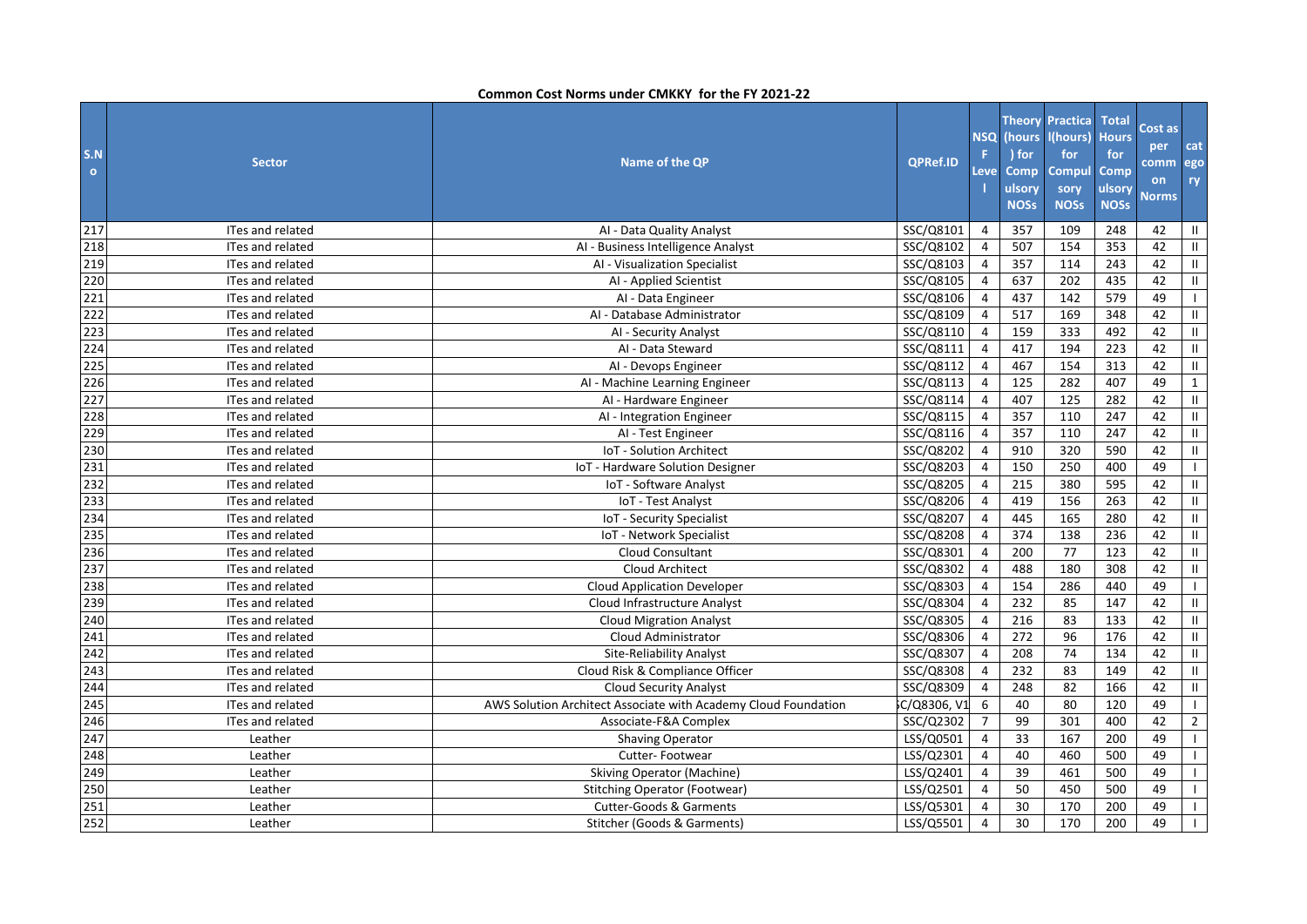| S.N<br>$\mathbf{o}$ | <b>Sector</b>         | Name of the QP                                   | <b>QPRef.ID</b> | <b>NSQ</b><br>F<br>Leve | (hours)<br>) for<br><b>Comp</b><br>ulsory<br><b>NOSs</b> | <b>Theory Practica</b><br>(hours)<br>for<br><b>Compul</b><br>sory<br><b>NOSs</b> | <b>Total</b><br><b>Hours</b><br>for<br>Comp<br>ulsory<br><b>NOSs</b> | Cost as<br>per<br>comm<br>on<br><b>Norms</b> | cat<br>ego<br>ry |
|---------------------|-----------------------|--------------------------------------------------|-----------------|-------------------------|----------------------------------------------------------|----------------------------------------------------------------------------------|----------------------------------------------------------------------|----------------------------------------------|------------------|
| 253                 | Leather               | Drum Operator (Finished Leather)                 | LSS/Q0301       | 4                       | 33                                                       | 167                                                                              | 200                                                                  | 49                                           | $\mathbf{I}$     |
| 254                 | Leather               | Post Tanning Machine Operator (Finished Leather) | LSS/Q0701       | $\overline{4}$          | 35                                                       | 165                                                                              | 200                                                                  | 49                                           | $\mathbf{L}$     |
| 255                 | Leather               | <b>Buffing Operator</b>                          | LSS/Q0801       | $\overline{4}$          | 30                                                       | 170                                                                              | 200                                                                  | 49                                           | $\mathbf{L}$     |
| 256                 | Leather               | Helper - Finished Operation (Finished Leather)   | LSS/Q0804       | $\overline{2}$          | 13                                                       | 107                                                                              | 120                                                                  | 49                                           | $\mathbf{I}$     |
| 257                 | Leather               | Helper - Wet Operation (Finished Leather)        | LSS/Q0901       | $\overline{2}$          | 35                                                       | 165                                                                              | 200                                                                  | 49                                           |                  |
| 258                 | Leather               | Helper-Dry Operation (Finished Leather)          | LSS/Q0902       | $\overline{2}$          | 35                                                       | 165                                                                              | 200                                                                  | 49                                           | $\mathbf{I}$     |
| 259                 | Leather               | Pre- Assembly Operator                           | LSS/Q2601       | $\overline{4}$          | 14                                                       | 106                                                                              | 120                                                                  | 49                                           |                  |
| 260                 | Leather               | <b>Lasting Operator</b>                          | LSS/Q2701       | $\overline{4}$          | 24                                                       | 96                                                                               | 120                                                                  | 49                                           | $\mathbf{I}$     |
| 261                 | Leather               | Helper-Finishing Operations (Footwear)           | LSS/Q3002       | $\overline{2}$          | 33                                                       | 167                                                                              | 200                                                                  | 49                                           | $\mathbf{I}$     |
| 262                 | Leather               | Helper Bottom Making (Footwear)                  | LSS/Q3302       | $\overline{2}$          | 33                                                       | 167                                                                              | 200                                                                  | 49                                           | $\mathbf{I}$     |
| 263                 | Leather               | Helper - Parts Making(Goods& Garments)           | LSS/Q5502       | $\overline{2}$          | 13                                                       | 107                                                                              | 120                                                                  | 49                                           |                  |
| 264                 | Leather               | Helper- Finishing (Goods & Garments)             | LSS/Q5601       | 2                       | 14                                                       | 106                                                                              | 120                                                                  | 49                                           | $\mathbf{I}$     |
| 265                 | Leather               | Moulding Operator (Footwear)                     | LSS/Q7501       | $\overline{4}$          | 33                                                       | 167                                                                              | 200                                                                  | 49                                           | $\mathbf{L}$     |
| 266                 | Leather               | Helper Upper Making (Footwear)                   | LSS/Q3301       | $\overline{2}$          | 15                                                       | 105                                                                              | 120                                                                  | 49                                           | $\mathbf{L}$     |
| 267                 | Life Science          | Production/Machine Operator- Life Sciences       | LFS/Q0207       | 4                       | 155                                                      | 221                                                                              | 376                                                                  | 49                                           | $\mathbf{L}$     |
| 268                 | Life Science          | Fitter Mechanical- Life Sciences                 | LFS/Q0213       | 3                       | 120                                                      | 140                                                                              | 260                                                                  | 49                                           | $\mathbf{I}$     |
| 269                 | Life Science          | <b>Medical Sales Representative</b>              | LFS/Q0401       | $\overline{4}$          | 160                                                      | 320                                                                              | 480                                                                  | 42                                           | $\mathbf{H}$     |
| 270                 | Life Science          | Lab Technician/ Assistant - Life Sciences        | LFS/Q0509       | 3                       | 230                                                      | 60                                                                               | 290                                                                  | 49                                           | $\mathbf{L}$     |
| 271                 | Life Science          | <b>Store Assistant-Life Sciences</b>             | LFS/Q0604       | $\mathbf{3}$            | 130                                                      | 150                                                                              | 280                                                                  | 49                                           | $\mathbf{L}$     |
| 272                 | Logistics             | Forklift Operator                                | ASC/Q9707       | $\overline{4}$          | 90                                                       | 210                                                                              | 300                                                                  | 49                                           | $\mathbf{I}$     |
| 273                 | Logistics             | <b>Consignment Booking Assistant</b>             | LSC/Q1120       | $\mathbf{3}$            | 80                                                       | 190                                                                              | 270                                                                  | 49                                           | $\mathbf{L}$     |
| 274                 | Logistics             | <b>Consignment Tracking Executive</b>            | LSC/Q1121       | $\mathbf{3}$            | 80                                                       | 190                                                                              | 270                                                                  | 49                                           | $\mathbf{I}$     |
| 275                 | Logistics             | <b>Documentation Assistant</b>                   | LSC/Q1122       | $\overline{4}$          | 80                                                       | 190                                                                              | 270                                                                  | 42                                           | Ш.               |
| 276                 | Logistics             | Warehouse Picker                                 | LSC/Q2102       | 3                       | 80                                                       | 190                                                                              | 270                                                                  | 42                                           | $\mathbf{H}$     |
| 277                 | Logistics             | <b>Inventory Clerk</b>                           | LSC/Q2108       | 3                       | 75                                                       | 175                                                                              | 250                                                                  | 49                                           | $\mathbf{L}$     |
| 278                 | Logistics             | Warehouse Packer                                 | LSC/Q2303       | $\overline{3}$          | 80                                                       | 190                                                                              | 270                                                                  | 49                                           | $\mathbf{I}$     |
| 279                 | Logistics             | <b>Courier Delivery Executive</b>                | LSC/Q3023       | $\mathbf{3}$            | 80                                                       | 190                                                                              | 270                                                                  | 49                                           | $\mathbf{I}$     |
| 280                 | Logistics             | Warehouse Supervisor                             | LSC/Q2307       | 5                       | 208                                                      | 32                                                                               | 240                                                                  | 35.1                                         | $\mathsf{III}$   |
| 281                 | Logistics             | <b>Loading Supervisor</b>                        | LSC/Q2314       | $\mathbf{3}$            | 80                                                       | 190                                                                              | 270                                                                  | 35.1                                         | $\mathsf{III}$   |
| 282                 | Logistics             | Delivery Management Cell Agent                   | LSC/Q3032       | $\overline{4}$          | 20                                                       | 80                                                                               | 100                                                                  | 49                                           | $\mathbf{I}$     |
| 283                 | Logistics             | Key Consignor Executive                          | LSC/Q3035       | 5                       | 236                                                      | 56                                                                               | 292                                                                  | 35.1                                         | $\mathbf{III}$   |
| 284                 | Media & Entertainment | <b>Character Designer</b>                        | MES/Q0502       | $\overline{4}$          | 120                                                      | 120                                                                              | 240                                                                  | 42                                           | Ш                |
| 285                 | Media & Entertainment | Animator                                         | MES/Q0701       | $\overline{4}$          | 120                                                      | 120                                                                              | 240                                                                  | 49                                           | $\mathbf{L}$     |
| 286                 | Media & Entertainment | Editor                                           | MES/Q1401       | 4                       | 120                                                      | 120                                                                              | 240                                                                  | 42                                           | Ш.               |
| 287                 | Media & Entertainment | <b>Makeup Artist</b>                             | MES/Q1801       | $\overline{4}$          | 120                                                      | 120                                                                              | 240                                                                  | 42                                           | Ш                |
| 288                 | Media & Entertainment | Hairdresser                                      | MES/Q1802       | 4                       | 120                                                      | 120                                                                              | 240                                                                  | 42                                           | $\mathbf{H}$     |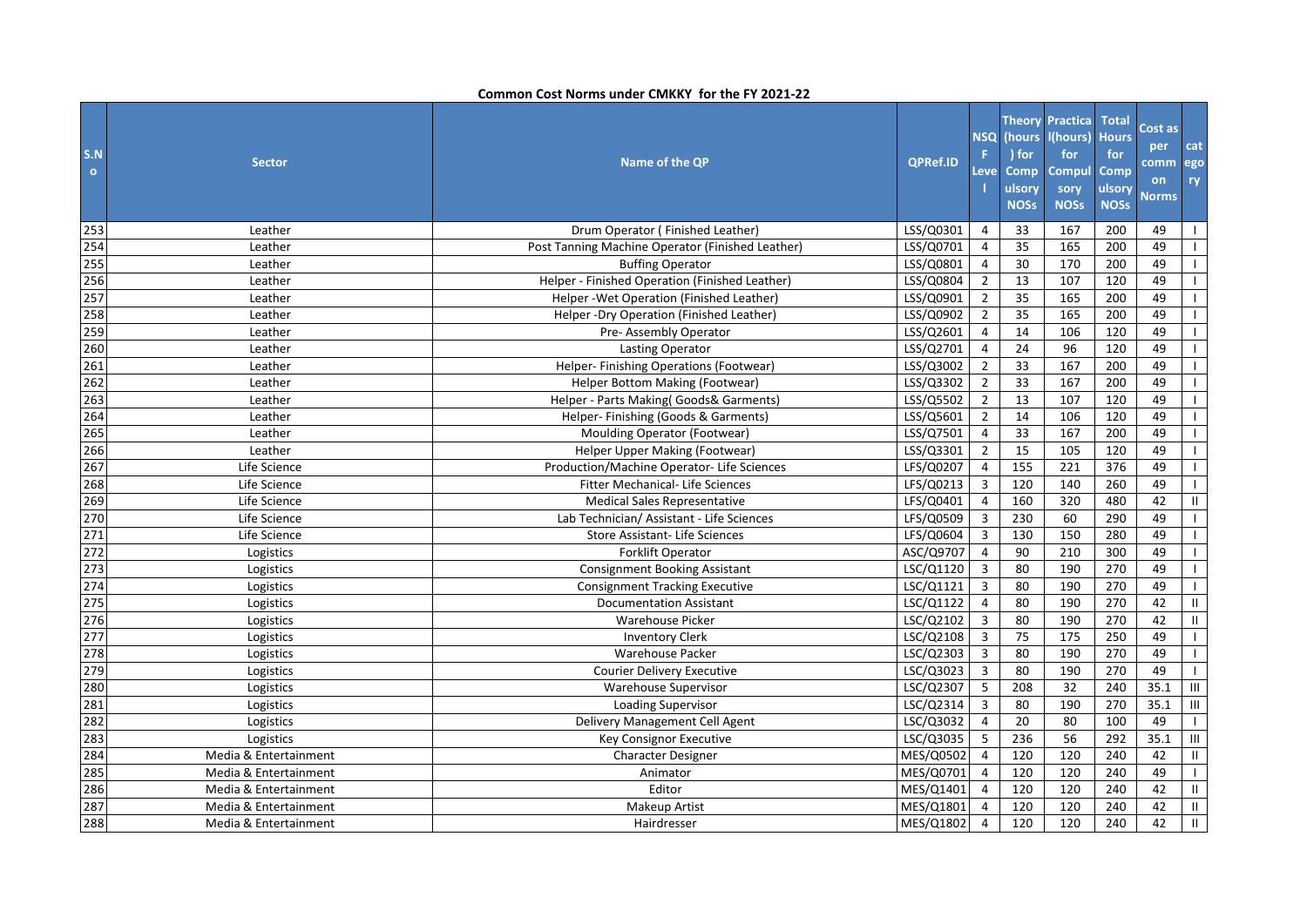| S.N<br>$\mathbf{o}$ | <b>Sector</b>                     | Name of the QP                                                                | QPRef.ID  | <b>NSQ</b><br>F<br>Level | (hours<br>) for<br><b>Comp</b><br>ulsory<br><b>NOSs</b> | <b>Theory Practica</b><br>l(hours)<br>for<br><b>Compul</b><br>sory<br><b>NOSs</b> | <b>Total</b><br><b>Hours</b><br>for<br>Comp<br>ulsory<br><b>NOSs</b> | Cost as<br>per<br>comm<br>on<br><b>Norms</b> | cat<br>ego<br>ry |
|---------------------|-----------------------------------|-------------------------------------------------------------------------------|-----------|--------------------------|---------------------------------------------------------|-----------------------------------------------------------------------------------|----------------------------------------------------------------------|----------------------------------------------|------------------|
| 289                 | Media & Entertainment             | Modeller                                                                      | MES/Q0401 | 3                        | 120                                                     | 120                                                                               | 240                                                                  | 42                                           | Ш                |
| 290                 | Media & Entertainment             | Rotoartist                                                                    | MES/Q3504 | $\overline{4}$           | 120                                                     | 120                                                                               | 240                                                                  | 42                                           | Ш.               |
| 291                 | Media & Entertainment             | Sound Editor                                                                  | MES/Q3404 | $\overline{4}$           | 120                                                     | 120                                                                               | 240                                                                  | 42                                           | Ш.               |
| 292                 | Media & Entertainment             | Digital Marketing Manager                                                     | MES/Q0706 | 6                        | 95                                                      | 210                                                                               | 305                                                                  | 42                                           | Ш.               |
| 293                 | Media & Entertainment             | <b>Graphic Designer</b>                                                       | MESQ/0601 | $\overline{4}$           | 130                                                     | 300                                                                               | 430                                                                  | 42                                           | Ш                |
| 294                 | Media & Entertainment             | Account Executive (Advertising Agency)                                        | MES/Q0208 | 5                        | 95                                                      | 385                                                                               | 480                                                                  | 42                                           | Ш                |
| 295                 | Mining                            | Mining - Wire saw Operator                                                    | MIN/Q0203 | $\overline{4}$           | 60                                                      | 150                                                                               | 210                                                                  | 49                                           | $\mathbf{I}$     |
| 296                 | Mining                            | Mining - Bulldozer Operator                                                   | MIN/Q0205 | $\overline{4}$           | 70                                                      | $\frac{170}{ }$                                                                   | 240                                                                  | 49                                           | $\mathbf{I}$     |
| 297                 | Mining                            | Mining - Loader Operator                                                      | MIN/Q0208 | $\overline{4}$           | 40                                                      | 170                                                                               | 210                                                                  | 49                                           |                  |
| 298                 | Mining                            | Mining - Mechanic / Fitter                                                    | MIN/Q0304 | $\overline{3}$           | 60                                                      | 150                                                                               | 210                                                                  | 49                                           | $\mathbf{I}$     |
| 299                 | Mining                            | Mine Electrician                                                              | MIN/Q0416 | $\overline{4}$           | 60                                                      | 200                                                                               | 260                                                                  | 49                                           |                  |
| 300                 | Mining                            | Mine Welder                                                                   | MIN/Q0423 | $\overline{4}$           | 100                                                     | 250                                                                               | 350                                                                  | 49                                           | $\mathbf{I}$     |
| 301                 | Mining                            | Mining Shot Firer/Blaster                                                     | MIN/Q0428 | $\overline{4}$           | 60                                                      | 150                                                                               | 210                                                                  | 49                                           | $\mathbf{L}$     |
| 302                 | Mining                            | Mining - HEMM Mechanic                                                        | MIN/Q0433 | $\overline{4}$           | 60                                                      | 150                                                                               | 210                                                                  | 49                                           | $\mathbf{I}$     |
| 303                 | Mining                            | Mining - Safety Operator                                                      | MIN/Q0437 | $\overline{4}$           | 60                                                      | 150                                                                               | 210                                                                  | 49                                           |                  |
| 304                 | Mining                            | MAZDOOR/HELPER                                                                | MIN/Q0201 | $\mathbf{1}$             | 60                                                      | 140                                                                               | 200                                                                  | 49                                           | $\mathbf{I}$     |
| 305                 | Mining                            | <b>Rig Mounted Drill Operator</b>                                             | MIN/Q0202 | $\overline{4}$           | 72                                                      | 168                                                                               | 240                                                                  | 49                                           | $\mathbf{L}$     |
| 306                 | Mining                            | <b>Explosives Handler</b>                                                     | MIN/Q0204 | $\overline{3}$           | 65                                                      | 165                                                                               | 230                                                                  | 49                                           | $\mathbf{L}$     |
| 307                 | Mining                            | Sampler                                                                       | MIN/Q0418 | 3                        | 60                                                      | 165                                                                               | 225                                                                  | 49                                           | $\mathbf{L}$     |
| 308                 | Paints and Coatings Skill Council | Powder Coater                                                                 | PCS/Q5102 | $\overline{4}$           | 96                                                      | 144                                                                               | 240                                                                  | 42                                           | Ш                |
| 309                 | Persons with Disability           | Food & Beverage Service-Steward                                               | PWT/Q0301 | $\overline{4}$           | 90                                                      | 210                                                                               | 300                                                                  | 42                                           | Ш.               |
| 310                 | Persons with Disability           | Housekeeping Attendant (Manual Cleaning)                                      | PWT/Q0203 | $\overline{3}$           | 75                                                      | 175                                                                               | 250                                                                  | 42                                           | Ш.               |
| 311                 | Persons with Disability           | <b>Retail Sales Associate</b>                                                 | PWR/Q0104 | $\overline{4}$           | 140                                                     | 140                                                                               | 280                                                                  | 42                                           | Ш                |
| 312                 | Plumbing                          | <b>Plumber General</b>                                                        | PSC/Q0104 | 3                        | 130                                                     | 280                                                                               | 410                                                                  | 49                                           | $\mathbf{1}$     |
| 313                 | Plumbing                          | <b>Plumbing After Sales Service</b>                                           | PSC/Q0303 | $\overline{3}$           | 70                                                      | 130                                                                               | 200                                                                  | 49                                           | $\mathbf{L}$     |
| 314                 | Plumbing                          | Plumbing Products Sales Officer                                               | PSC/Q0302 | $\overline{3}$           | 120                                                     | 200                                                                               | 320                                                                  | 49                                           | $\mathbf{L}$     |
| 315                 | Plumbing                          | Plumber - General Assistant                                                   | PSC/Q0102 | $\overline{2}$           | 68                                                      | 164                                                                               | 232                                                                  | 49                                           | $\mathbf{I}$     |
| 316                 | Plumbing                          | Plumber - General Helper                                                      | PSC/Q0101 | $\overline{2}$           | 80                                                      | 120                                                                               | 200                                                                  | 49                                           |                  |
| 317                 | Power                             | Distribution Lineman                                                          | PSS/Q0102 | $\overline{4}$           | 117                                                     | 233                                                                               | 350                                                                  | 49                                           |                  |
| 318                 | Power                             | Consumer Energy Meter Technician                                              | PSS/Q0107 | $\overline{3}$           | 100                                                     | 250                                                                               | 350                                                                  | 49                                           |                  |
| 319                 | Power                             | Assistant Electricity Meter Reader, Billing & Cash Collector                  | PSS/Q3001 | $\mathbf{3}$             | 65                                                      | $\frac{135}{ }$                                                                   | 200                                                                  | 49                                           | $\mathbf{I}$     |
| 320                 | Power                             | Technician Distribution Transformer Repair                                    | PSS/Q3003 | 4                        | 120                                                     | 230                                                                               | 350                                                                  | 49                                           |                  |
| 321                 | Power                             | Assistant Technician - Street Lighting Solutions (Installation & Maintenance) | PSS/Q6003 | $\mathbf{3}$             | 65                                                      | 135                                                                               | 200                                                                  | 49                                           |                  |
| 322                 | Power                             | Attendant Sub-Station (66/11,33/11 KV)-Power Distribution                     | PSS/Q3002 | $\mathbf{3}$             | 120                                                     | 230                                                                               | 350                                                                  | 49                                           |                  |
| 323                 | Power                             | Senior Lineman Distribution                                                   | PSS/Q0103 | 5                        | 120                                                     | 230                                                                               | 350                                                                  | 49                                           | $\mathbf{I}$     |
| 324                 | Retail                            | <b>Retail Sales Associate</b>                                                 | RAS/Q0104 | $\overline{4}$           | 140                                                     | 140                                                                               | 280                                                                  | 42                                           | $\mathbf{H}$     |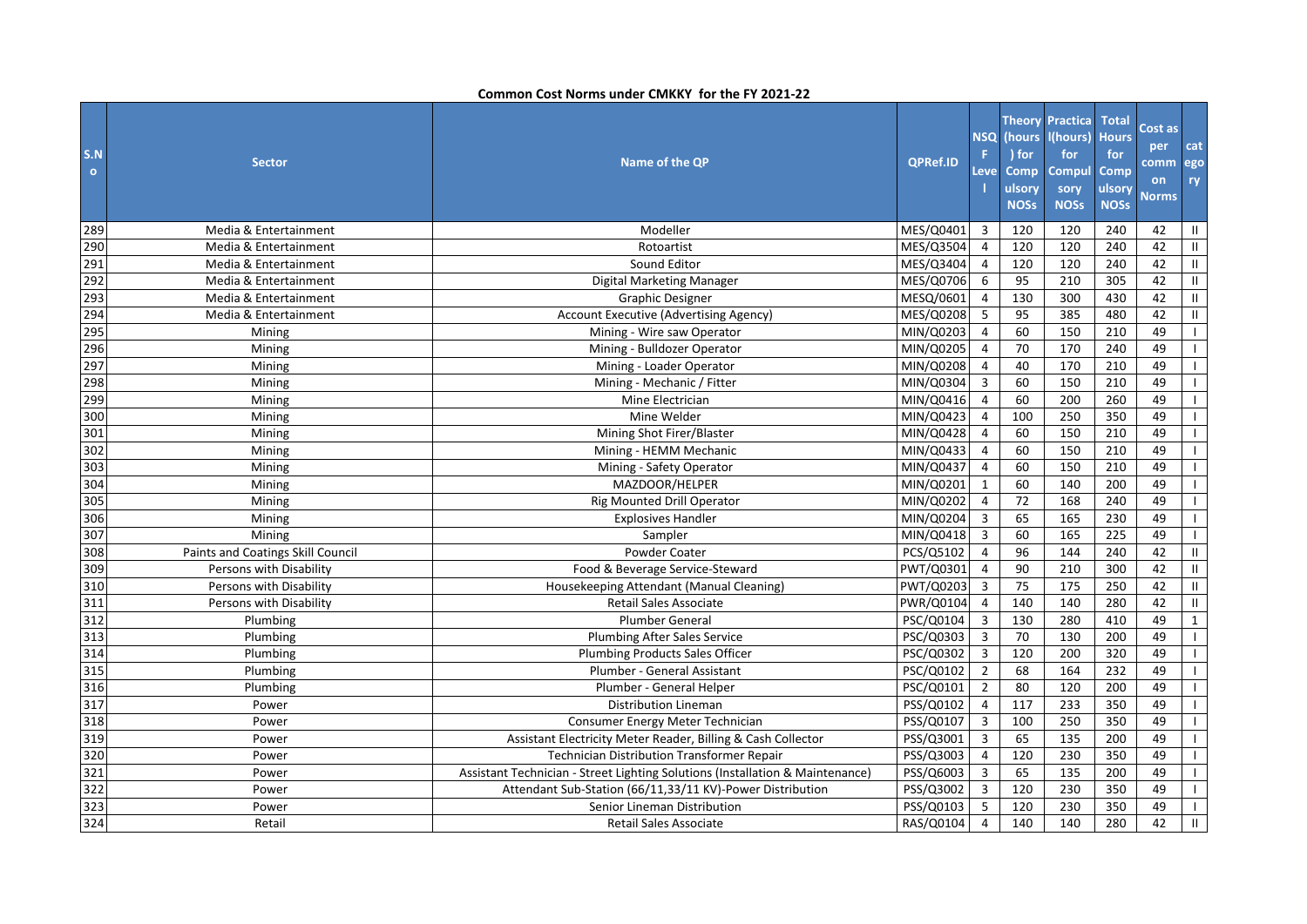| S.N<br>$\bullet$ | <b>Sector</b> | Name of the QP                                             | <b>QPRef.ID</b> | <b>NSQ</b><br>F.<br>Leve | (hours<br>) for<br><b>Comp</b><br>ulsory<br><b>NOSs</b> | <b>Theory Practica</b><br>l(hours)<br>for<br><b>Compul</b><br>sory<br><b>NOSs</b> | <b>Total</b><br><b>Hours</b><br>for<br>Comp<br>ulsory<br><b>NOSs</b> | Cost as<br>per<br>comm<br>on<br><b>Norms</b> | cat<br>ego<br>ry |
|------------------|---------------|------------------------------------------------------------|-----------------|--------------------------|---------------------------------------------------------|-----------------------------------------------------------------------------------|----------------------------------------------------------------------|----------------------------------------------|------------------|
| 325              | Retail        | <b>Retail Trainee Associate</b>                            | RAS/Q0103       | $\overline{3}$           | 140                                                     | 140                                                                               | 280                                                                  | 42                                           | Ш.               |
| 326              | Retail        | Distributor Salesman                                       | RAS/Q0604       | $\overline{4}$           | 140                                                     | 140                                                                               | 280                                                                  | 42                                           | Ш.               |
| 327              | Rubber        | Mill Operator                                              | RSC/Q0101       | $\overline{4}$           | 140                                                     | 210                                                                               | 350                                                                  | 49                                           | $\mathbf{L}$     |
| 328              | Rubber        | <b>Pneumatic Tyre Moulding Operator</b>                    | RSC/Q0211       | $\overline{4}$           | 140                                                     | 210                                                                               | 350                                                                  | 49                                           | $\mathbf{I}$     |
| 329              | Rubber        | <b>Compression Moulding Operator</b>                       | RSC/Q0205       | 4                        | 140                                                     | 210                                                                               | 350                                                                  | 49                                           |                  |
| 330              | Rubber        | <b>Injection Moulding Operator</b>                         | RSC/Q0207       | $\overline{4}$           | 140                                                     | 210                                                                               | 350                                                                  | 49                                           | $\mathbf{I}$     |
| 331              | Rubber        | Junior Rubber Technician / Technical Assistant             | RSC/Q0831       | $\overline{3}$           | 140                                                     | 210                                                                               | 350                                                                  | 49                                           | $\mathbf{L}$     |
| 332              | Rubber        | Material Handling and Storage Operator                     | RSC/Q0108       | $\overline{4}$           | 140                                                     | 210                                                                               | 350                                                                  | 49                                           | $\mathbf{I}$     |
| 333              | Rubber        | Rubber Nursery Worker - General                            | RSC/Q6005       | $\overline{4}$           | 80                                                      | 120                                                                               | 200                                                                  | 42                                           | Ш.               |
| 334              | Rubber        | Latex Harvest Technician (Tapper)                          | RSC/Q6103       | $\overline{4}$           | 80                                                      | 120                                                                               | 200                                                                  | 42                                           | Ш.               |
| 335              | Rubber        | <b>General Worker - Rubber Plantation</b>                  | RSC/Q6107       | $\overline{4}$           | 80                                                      | 120                                                                               | 200                                                                  | 42                                           | $\mathbf{II}$    |
| 336              | Rubber        | Extruder Operator including Pre & Post Preparation         | RSC/Q2601       | $\overline{4}$           | 140                                                     | 210                                                                               | 350                                                                  | 49                                           | $\mathbf{I}$     |
| 337              | Rubber        | Whole Tyre Reclaim Operator including Pre & Post           | RSC/Q3701       | 4                        | 140                                                     | 210                                                                               | 350                                                                  | 49                                           | $\mathbf{L}$     |
| 338              | Rubber        | Rubber Product Reclaim including Pre & Post                | RSC/Q3702       | $\overline{4}$           | 140                                                     | 210                                                                               | 350                                                                  | 49                                           | $\mathbf{L}$     |
| 339              | Sports        | <b>Fitness Trainer</b>                                     | SPF/Q1102       | $\overline{4}$           | 60                                                      | 190                                                                               | 250                                                                  | 49                                           | $\mathbf{L}$     |
| 340              | Sports        | Sports Masseur                                             | SPF/Q1103       | 4                        | 50                                                      | 150                                                                               | 200                                                                  | 42                                           | Ш.               |
| 341              | Sports        | Life Guard-Pool & Beach                                    | SPF/Q1104       | 4                        | 60                                                      | 190                                                                               | 250                                                                  | 42                                           | Ш                |
| 342              | Telecom       | Optical Fibre Technician                                   | TEL/Q6401       | $\overline{4}$           | 150                                                     | 150                                                                               | 300                                                                  | 49                                           | $\mathbf{L}$     |
| 343              | Telecom       | Handset Repair Engineer                                    | TEL/Q2201       | $\overline{4}$           | 120                                                     | 180                                                                               | 300                                                                  | 42                                           | Ш                |
| 344              | Telecom       | Telecom - In-store promoter                                | TEL/Q2101       | $\overline{4}$           | 80                                                      | 120                                                                               | 200                                                                  | 42                                           | Ш                |
| 345              | Telecom       | Customer Care Executive (Telecom Call Centre)              | TEL/Q0100       | $\overline{4}$           | 80                                                      | 120                                                                               | 200                                                                  | 42                                           | Ш.               |
| 346              | Telecom       | <b>Customer Care Executive - Relationship Centre</b>       | TEL/Q0101       | $\overline{4}$           | 80                                                      | 120                                                                               | 200                                                                  | 42                                           | Ш.               |
| 347              | Telecom       | Field Sales Executive - Telecom Plans and Services         | TEL/Q0200       | $\overline{4}$           | 80                                                      | 120                                                                               | 200                                                                  | 42                                           | Ш                |
| 348              | Telecom       | Sales Executive Broadband                                  | TEL/Q0201       | $\overline{4}$           | 80                                                      | 120                                                                               | 200                                                                  | 42                                           | Ш                |
| 349              | Telecom       | Distributer Sales Rep                                      | TEL/Q2100       | $\overline{4}$           | 80                                                      | 120                                                                               | 200                                                                  | 42                                           | Ш.               |
| 350              | Telecom       | Telecom-Tower Technician                                   | TEL/Q4100       | 4                        | 120                                                     | 180                                                                               | 300                                                                  | 49                                           | $\mathbf{L}$     |
| 351              | Telecom       | Telecom Terminal Equipment Application Developer (Android) | TEL/Q2300       | $\overline{4}$           | 80                                                      | 170                                                                               | 250                                                                  | 42                                           | Ш                |
| 352              | Textile       | <b>Ring Frame Tenter</b>                                   | TSC/Q0201       | $\overline{4}$           | 100                                                     | 200                                                                               | 300                                                                  | 49                                           | $\mathbf{L}$     |
| 353              | Textile       | Ring Frame Doffer                                          | TSC/Q0202       | $\overline{3}$           | 100                                                     | 200                                                                               | 300                                                                  | 49                                           | $\mathbf{I}$     |
| 354              | Textile       | <b>Autoconer Tenter</b>                                    | TSC/Q0301       | $\overline{4}$           | 100                                                     | 200                                                                               | 300                                                                  | 49                                           |                  |
| 355              | Textile       | <b>Stenter Machine Operator</b>                            | TSC/Q5401       | $\overline{4}$           | 75                                                      | 225                                                                               | 300                                                                  | 49                                           | $\mathbf{I}$     |
| 356              | Textile       | Hank Dyer                                                  | TSC/Q7201       | $\overline{4}$           | 110                                                     | 190                                                                               | 300                                                                  | 49                                           | $\mathbf{I}$     |
| 357              | Textile       | Warper                                                     | TSC/Q7302       | $\mathbf{3}$             | 110                                                     | 190                                                                               | 300                                                                  | 49                                           | $\mathbf{I}$     |
| 358              | Textile       | Two Shaft Handloom Weaver                                  | TSC/Q7303       | 4                        | 100                                                     | 200                                                                               | 300                                                                  | 49                                           |                  |
| 359              | Textile       | <b>Blowroom Operator</b>                                   | TSC/Q0101       | $\overline{4}$           | 110                                                     | 190                                                                               | 300                                                                  | 49                                           | $\mathbf{I}$     |
| 360              | Textile       | <b>Carding Operator</b>                                    | TSC/Q0102       | $\overline{4}$           | 100                                                     | 200                                                                               | 300                                                                  | 49                                           |                  |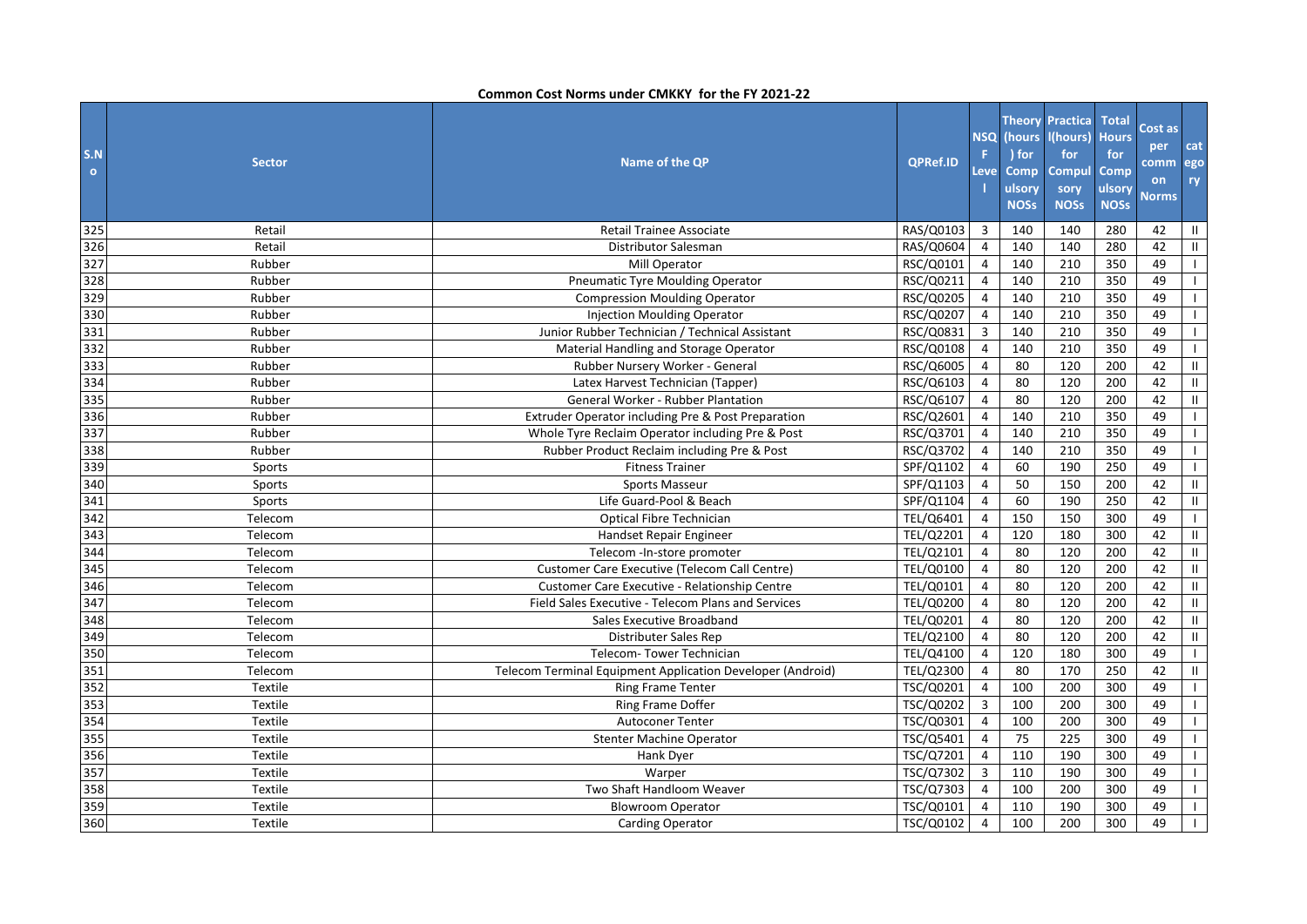| S.N<br>$\circ$ | <b>Sector</b> | Name of the QP                                    | <b>QPRef.ID</b> | <b>NSQ</b><br>F<br>Level | (hours<br>) for<br><b>Comp</b><br>ulsory<br><b>NOSs</b> | <b>Theory Practica</b><br>l(hours)<br>for<br>Compul<br>sory<br><b>NOSs</b> | <b>Total</b><br><b>Hours</b><br>for<br>Comp<br>ulsory<br><b>NOSs</b> | Cost as<br>per<br><b>comm</b><br>on<br><b>Norms</b> | cat<br>ego<br>ry |
|----------------|---------------|---------------------------------------------------|-----------------|--------------------------|---------------------------------------------------------|----------------------------------------------------------------------------|----------------------------------------------------------------------|-----------------------------------------------------|------------------|
| 361            | Textile       | Combing Preparatory operator                      | TSC/Q0103       | 4                        | 100                                                     | 200                                                                        | 300                                                                  | 49                                                  | $\mathbf{1}$     |
| 362            | Textile       | Combing operator                                  | TSC/Q0104       | $\overline{4}$           | 100                                                     | 200                                                                        | 300                                                                  | 49                                                  | $\mathbf{I}$     |
| 363            | Textile       | Drawframe Operator                                | TSC/Q0105       | $\overline{4}$           | 100                                                     | 200                                                                        | 300                                                                  | 49                                                  | $\mathbf{L}$     |
| 364            | Textile       | Speed Frame Operator Tenter & Doffer              | TSC/Q0106       | 4                        | 90                                                      | 210                                                                        | 300                                                                  | 49                                                  | $\mathbf{L}$     |
| 365            | Textile       | Open-End Spinning Tenter                          | TSC/Q0203       | 4                        | 100                                                     | 200                                                                        | 300                                                                  | 49                                                  | $\mathbf{L}$     |
| 366            | Textile       | Cone Winding Operator - Manual & Assembly Winding | TSC/Q0302       | $\overline{4}$           | 100                                                     | 200                                                                        | 300                                                                  | 49                                                  | $\mathbf{1}$     |
| 367            | Textile       | <b>TFO Tenter</b>                                 | TSC/Q0303       | $\overline{4}$           | 100                                                     | 200                                                                        | 300                                                                  | 49                                                  | $\mathbf{L}$     |
| 368            | Textile       | <b>Fitter Spinning Preparatory</b>                | TSC/Q0401       | 5                        | 135                                                     | 265                                                                        | 400                                                                  | 49                                                  | $\mathbf{1}$     |
| 369            | Textile       | Fitter - Ring Spinning                            | TSC/Q0402       | 5                        | 90                                                      | 210                                                                        | 300                                                                  | 49                                                  | $\mathbf{L}$     |
| 370            | Textile       | Fitter - Post Spinning                            | TSC/Q0403       | 5                        | 90                                                      | 210                                                                        | 300                                                                  | 49                                                  | $\mathbf{L}$     |
| 371            | Textile       | Packing Checker                                   | TSC/Q0501       | 4                        | 100                                                     | 200                                                                        | 300                                                                  | 49                                                  | $\mathbf{I}$     |
| 372            | Textile       | Warper - Direct Warping Machine                   | TSC/Q2101       | $\overline{4}$           | 100.5                                                   | 199.5                                                                      | 300                                                                  | 49                                                  | $\mathbf{L}$     |
| 373            | Textile       | Size Mixer                                        | TSC/Q2102       | $\overline{4}$           | 100                                                     | 200                                                                        | 300                                                                  | 49                                                  | $\mathbf{L}$     |
| 374            | Textile       | Sizing Machine Operator                           | TSC/Q2103       | 4                        | 100                                                     | 200                                                                        | 300                                                                  | 49                                                  | $\mathbf{L}$     |
| 375            | Textile       | Shuttleless Loom Weaver - Projectile              | TSC/Q2202       | 4                        | 100                                                     | 200                                                                        | 300                                                                  | 49                                                  | $\mathbf{L}$     |
| 376            | Textile       | Shuttleless Loom Weaver - Rapier                  | TSC/Q2203       | $\overline{4}$           | 101                                                     | 199                                                                        | 300                                                                  | 49                                                  | $\mathbf{1}$     |
| 377            | Textile       | Shuttleless Loom Weaver - Airjet                  | TSC/Q2204       | $\overline{4}$           | 101.5                                                   | 198.5                                                                      | 300                                                                  | 49                                                  | $\mathbf{L}$     |
| 378            | Textile       | Knotting Machine Operator                         | TSC/Q2205       | $\overline{4}$           | 100                                                     | 200                                                                        | 300                                                                  | 49                                                  | $\mathbf{L}$     |
| 379            | Textile       | Pirn Winding Machine Operator                     | TSC/Q2206       | $\overline{4}$           | 100                                                     | 200                                                                        | 300                                                                  | 49                                                  | $\mathbf{L}$     |
| 380            | Textile       | <b>Fabric Checker</b>                             | TSC/Q2301       | $\overline{4}$           | 100                                                     | 200                                                                        | 300                                                                  | 35.1                                                | Ш                |
| 381            | Textile       | <b>Fabric Mender</b>                              | TSC/Q2302       | 3                        | 100                                                     | 200                                                                        | 300                                                                  | 49                                                  | $\mathbf{L}$     |
| 382            | Textile       | Fitter - Weaving Preparatory                      | TSC/Q2401       | 5                        | 131.5                                                   | 268.5                                                                      | 400                                                                  | 49                                                  | $\mathbf{L}$     |
| 383            | Textile       | Fitter - Autoloom Weaving Machine                 | TSC/Q2402       | 5                        | 126.5                                                   | 273.5                                                                      | 400                                                                  | 49                                                  | $\mathbf{L}$     |
| 384            | Textile       | Fitter - Shuttleless Weaving Machine: Rapier      | TSC/Q2403       | 5                        | 134.5                                                   | 265.5                                                                      | 400                                                                  | 49                                                  | $\mathbf{L}$     |
| 385            | Textile       | Fitter - Shuttleless Weaving Machine: Projectile  | TSC/Q2404       | 5                        | 131.5                                                   | 268.5                                                                      | 400                                                                  | 49                                                  | $\mathbf{L}$     |
| 386            | Textile       | Fitter - Shuttleless Weaving Machine: Air-Jet     | TSC/Q2405       | 5                        | 108.5                                                   | 291.5                                                                      | 400                                                                  | 49                                                  | $\mathbf{I}$     |
| 387            | Textile       | Oiler - Weaving Machine                           | TSC/Q2406       | 3                        | 100                                                     | 200                                                                        | 300                                                                  | 49                                                  | $\mathbf{I}$     |
| 388            | Textile       | Shutttle Less Loom Fitter - Water Jet             | TSC/Q2407       | 5                        | 122                                                     | 278                                                                        | 400                                                                  | 49                                                  | $\mathbf{L}$     |
| 389            | Textile       | Knitting Machine Operator Circular Knitting       | TSC/Q4101       | $\overline{4}$           | 90                                                      | 210                                                                        | 300                                                                  | 49                                                  | $\mathbf{1}$     |
| 390            | Textile       | Knitting Machine Operator Flat Bed Knitting       | TSC/Q4102       | 4                        | 90                                                      | 210                                                                        | 300                                                                  | 49                                                  | $\mathbf{L}$     |
| 391            | Textile       | Knitting Machine Fitter                           | TSC/Q4201       | 5                        | 135                                                     | 265                                                                        | 400                                                                  | 49                                                  | $\mathbf{1}$     |
| 392            | Textile       | Singeing & Desizing Machine Operator              | TSC/Q5101       | 4                        | 75                                                      | 225                                                                        | 300                                                                  | 49                                                  | $\mathbf{L}$     |
| 393            | Textile       | Soft Flow Dyeing Machine Operator                 | TSC/Q5202       | $\overline{4}$           | 76.5                                                    | 223.5                                                                      | 300                                                                  | 49                                                  | $\mathbf{1}$     |
| 394            | Textile       | Package Dyeing Machine Operator                   | TSC/Q5203       | 4                        | 75                                                      | 225                                                                        | 300                                                                  | 49                                                  | $\mathbf{L}$     |
| 395            | Textile       | Printing Machine operator                         | TSC/Q5204       | $\overline{4}$           | 74                                                      | 226                                                                        | 300                                                                  | 49                                                  | $\mathbf{L}$     |
| 396            | Textile       | Dyestuff & Chemical Preparation Operator          | TSC/Q5205       | $\overline{4}$           | 74.5                                                    | 225.5                                                                      | 300                                                                  | 49                                                  | $\mathbf{I}$     |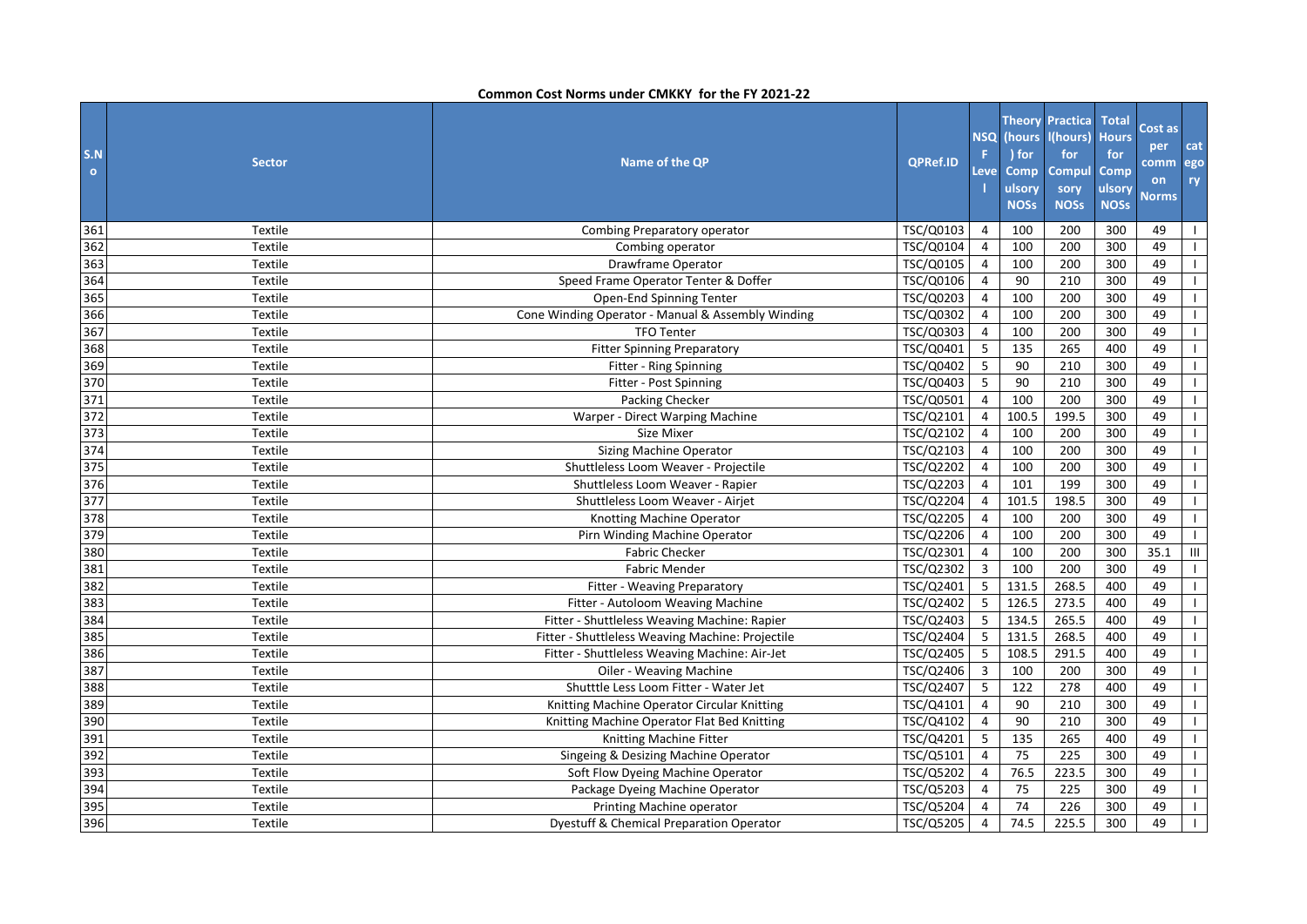| S.N<br>$\mathbf{o}$ | <b>Sector</b>                                    | Name of the QP                            | <b>QPRef.ID</b> | <b>NSQ</b><br>F.<br>Leve | (hours<br>) for<br><b>Comp</b><br>ulsory<br><b>NOSs</b> | <b>Theory Practica</b><br>I(hours)<br>for<br><b>Compul</b><br>sory<br><b>NOSs</b> | <b>Total</b><br><b>Hours</b><br>for<br>Comp<br>ulsory<br><b>NOSs</b> | Cost as<br>per<br>comm<br>on<br><b>Norms</b> | cat<br>ego<br>ry |
|---------------------|--------------------------------------------------|-------------------------------------------|-----------------|--------------------------|---------------------------------------------------------|-----------------------------------------------------------------------------------|----------------------------------------------------------------------|----------------------------------------------|------------------|
| 397                 | Textile                                          | Washing Range Operator                    | TSC/Q5301       | $\overline{4}$           | 75                                                      | 225                                                                               | 300                                                                  | 49                                           |                  |
| 398                 | <b>Textile</b>                                   | <b>Calendaring Machine Operator</b>       | TSC/Q5402       | $\overline{4}$           | 70                                                      | 230                                                                               | 300                                                                  | 49                                           | $\mathbf{I}$     |
| 399                 | Textile                                          | Balloon Squeezer Machine Operator         | TSC/Q5501       | $\overline{4}$           | 68.5                                                    | 231.5                                                                             | 300                                                                  | 49                                           |                  |
| 400                 | Textile                                          | Relax Dryer Operator                      | TSC/Q5502       | $\overline{4}$           | 75                                                      | 225                                                                               | 300                                                                  | 49                                           | $\mathbf{I}$     |
| 401                 | Textile                                          | <b>Compactor Operator</b>                 | TSC/Q5503       | $\overline{4}$           | 73.5                                                    | 226.5                                                                             | 300                                                                  | 49                                           |                  |
| 402                 | <b>Textile</b>                                   | <b>Folding Machine Operator</b>           | TSC/Q5601       | $\overline{4}$           | 73                                                      | 227                                                                               | 300                                                                  | 49                                           | $\mathbf{L}$     |
| 403                 | Textile                                          | Jacquard weaver - Handloom                | TSC/Q7306       | $\overline{4}$           | 100                                                     | 200                                                                               | 300                                                                  | 49                                           | $\mathbf{L}$     |
| 404                 | Textile                                          | Card Puncher (Automatic Machine)          | TSC/Q7401       | $\mathbf{3}$             | 100                                                     | 200                                                                               | 300                                                                  | 49                                           | $\mathbf{I}$     |
| 405                 | Textile                                          | Textile Designer - Handloom Jacquard      | TSC/Q7403       | $\overline{4}$           | 100                                                     | 200                                                                               | 300                                                                  | 49                                           | $\mathbf{I}$     |
| 406                 | Textile                                          | Jacquard Harness Builder                  | TSC/Q7502       | $\overline{4}$           | 114                                                     | 186                                                                               | 300                                                                  | 49                                           | $\mathbf{L}$     |
| 407                 | Tourism & Hospitality                            | <b>Counter Sales Executive</b>            | THC/Q2903       | $\overline{4}$           | 70                                                      | 170                                                                               | 240                                                                  | 42                                           | Ш.               |
| 408                 | Tourism & Hospitality                            | F and B Service - Steward                 | THC/Q0301       | $\overline{4}$           | 90                                                      | 210                                                                               | 300                                                                  | 42                                           | $\mathbf{H}$     |
| 409                 | Tourism & Hospitality                            | <b>Front Office Associate</b>             | THC/Q0102       | $\overline{4}$           | 110                                                     | 170                                                                               | 280                                                                  | 42                                           | $\mathbf{H}$     |
| 410                 | Tourism & Hospitality                            | Room Attendant                            | THC/Q0202       | $\overline{4}$           | 90                                                      | 210                                                                               | 300                                                                  | 42                                           | Ш                |
| 411                 | Tourism & Hospitality                            | Multi Cuisine Cook                        | THC/Q3006       | $\overline{4}$           | 200                                                     | 300                                                                               | 500                                                                  | 49                                           | $\mathbf{I}$     |
| 412                 | Tourism & Hospitality                            | Home delivery boy                         | THC/Q2902       | 3                        | 50                                                      | 150                                                                               | 200                                                                  | 42                                           | Ш                |
| 413                 | Tourism & Hospitality                            | <b>Travel Consultant</b>                  | THC/Q4404       | $\overline{4}$           | 70                                                      | 160                                                                               | 230                                                                  | 35.1                                         | III              |
| 414                 | Tourism & Hospitality                            | House Keeping Attendant - Manual Cleaning | THC/Q0203       | 3                        | 75                                                      | 175                                                                               | 250                                                                  | 42                                           | Ш                |
| 415                 | Tourism & Hospitality                            | <b>Tour Escort</b>                        | THC/Q4402       | $\overline{4}$           | 105                                                     | 225                                                                               | 330                                                                  | 35.1                                         | $\mathbf{III}$   |
| 416                 | Tourism & Hospitality                            | <b>Front Office Executive</b>             | THC/Q0109       | 5                        | 163                                                     | 332                                                                               | 495                                                                  | 42                                           | Ш                |
| 417                 | Tourism & Hospitality                            | <b>Guest Relations Manager</b>            | THC/Q0108       | 6                        | <b>NULL</b>                                             | <b>NULL</b>                                                                       | 400                                                                  | 42                                           | Ш                |
| 418                 | Tourism & Hospitality                            | Housekeeping Supervisor                   | THC/Q0201       | 6                        | 70                                                      | 150                                                                               | 220                                                                  | 42                                           | Ш.               |
| 419                 | Management and Entrepreneurship and Professional | <b>Unarmed Security Guard</b>             | SSS/Q0101       | $\overline{4}$           | 80                                                      | 80                                                                                | 160                                                                  | 42                                           | $\mathbf{H}$     |
| 420                 | Management and Entrepreneurship and Professional | <b>Armed Security Guard</b>               | SSS/Q0201       | $\overline{4}$           | 77                                                      | 83                                                                                | 160                                                                  | 42                                           | Ш                |
| 421                 | Management and Entrepreneurship and Professional | <b>Security Supervisor</b>                | SSS/Q0301       | 5                        | 85                                                      | 95                                                                                | 180                                                                  | 42                                           | Ш                |
| 422                 | Management and Entrepreneurship and Professional | <b>CCTV Supervisor</b>                    | SSS/Q0501       | 5                        | 100                                                     | 150                                                                               | 250                                                                  | 42                                           | Ш.               |
| 423                 | Aerospace and Aviation                           | Airline High Lift Truck Operator          | AAS/Q0102       | 3                        | 126                                                     | 162                                                                               | 288                                                                  | 49                                           | $\mathbf{I}$     |
| 424                 | Aerospace and Aviation                           | Airline Cargo Assistant                   | AAS/Q0103       | 3                        | 87                                                      | 105                                                                               | 192                                                                  | 49                                           |                  |
| 425                 | Aerospace and Aviation                           | Airline Baggage Handler                   | AAS/Q0104       | $\mathbf{3}$             | 85                                                      | 107                                                                               | 192                                                                  | 49                                           | $\mathbf{I}$     |
| 426                 | Aerospace and Aviation                           | Airline Customer Service Executive        | AAS/Q0301       | $\overline{4}$           | 106                                                     | 134                                                                               | 240                                                                  | 49                                           |                  |
| 427                 | Aerospace and Aviation                           | <b>Airline Security Executive</b>         | AAS/Q0601       | 3                        | 130                                                     | 110                                                                               | 240                                                                  | 49                                           | $\mathbf{I}$     |
| 428                 | Aerospace and Aviation                           | Flight Dispatcher                         | AAS/Q0603       | $\overline{4}$           | 261                                                     | 315                                                                               | 576                                                                  | 49                                           |                  |
| 429                 | Aerospace and Aviation                           | Airline Flight Load Controller            | AAS/Q0604       | 5                        | 106                                                     | 134                                                                               | 240                                                                  | 49                                           | $\mathbf{I}$     |
| 430                 | Aerospace and Aviation                           | Aircraft Powerplant Technician            | AAS/Q2001       | 4                        | 239                                                     | 337                                                                               | 576                                                                  | 49                                           |                  |
| 431                 | Aerospace and Aviation                           | Aircraft Instrument Technician            | AAS/Q2002       | 4                        | 156                                                     | 228                                                                               | 384                                                                  | 49                                           | $\mathbf{I}$     |
| 432                 | Aerospace and Aviation                           | Composite Repair Technician               | AAS/Q2003       | $\overline{4}$           | 153                                                     | 231                                                                               | 384                                                                  | 49                                           |                  |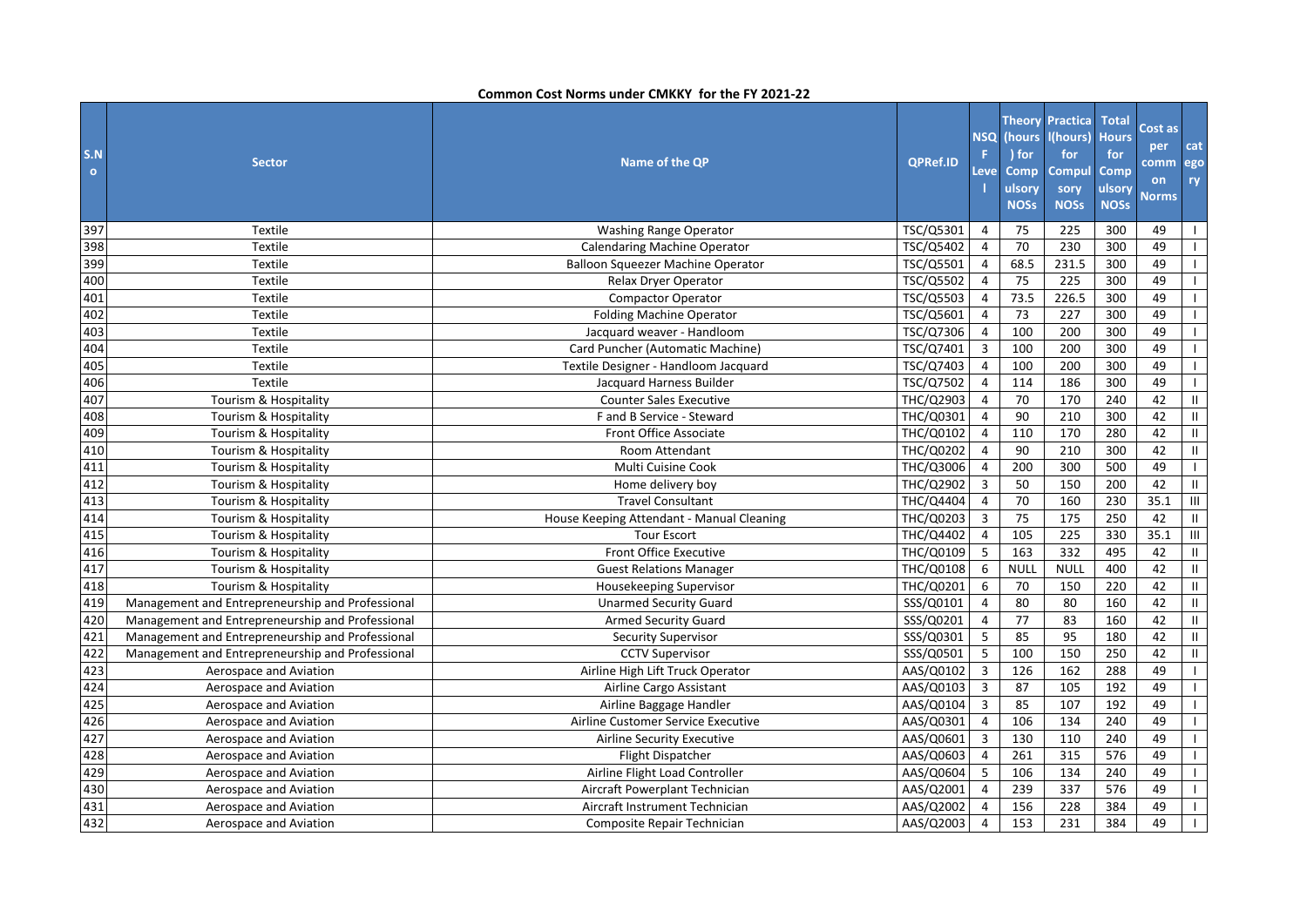| S.N<br>$\bullet$ | <b>Sector</b>          | Name of the QP                               | QPRef.ID  | <b>NSQ</b><br>F.<br>Level | (hours<br>) for<br>Comp<br>ulsory<br><b>NOSs</b> | <b>Theory Practica</b><br>l(hours)<br>for<br><b>Compul</b><br>sory<br><b>NOSs</b> | <b>Total</b><br><b>Hours</b><br>for<br>Comp<br>ulsory<br><b>NOSs</b> | Cost as<br>per<br>comm<br>on<br><b>Norms</b> | cat<br>ego<br>ry                   |
|------------------|------------------------|----------------------------------------------|-----------|---------------------------|--------------------------------------------------|-----------------------------------------------------------------------------------|----------------------------------------------------------------------|----------------------------------------------|------------------------------------|
| 433              | Aerospace and Aviation | Helicopter Transmission Technician           | AAS/Q2004 | 4                         | 180                                              | 204                                                                               | 384                                                                  | 49                                           | $\mathbf{I}$                       |
| 434              | Aerospace and Aviation | Propeller Technician                         | AAS/Q2006 | $\overline{4}$            | 194                                              | 190                                                                               | 384                                                                  | 49                                           |                                    |
| 435              | Aerospace and Aviation | FOL Storage and Control Technician           | AAS/Q2007 | $\overline{4}$            | 134                                              | 154                                                                               | 288                                                                  | 49                                           | $\mathbf{L}$                       |
| 436              | Aerospace and Aviation | Seat and Safety Equipment Technician         | AAS/Q2008 | $\overline{4}$            | 126                                              | 162                                                                               | 288                                                                  | 49                                           | $\mathbf{L}$                       |
| 437              | Aerospace and Aviation | <b>Technical Services Engineer</b>           | AAS/Q2101 | 5                         | 180                                              | 204                                                                               | 384                                                                  | 49                                           | $\mathbf{I}$                       |
| 438              | Aerospace and Aviation | Airline Reservation Agent                    | AAS/Q0302 | $\overline{4}$            | 108                                              | 132                                                                               | 240                                                                  | 49                                           | $\mathbf{L}$                       |
| 439              | Aerospace and Aviation | Airline Ramp Executive                       | AAS/Q0602 | $\overline{4}$            | 106                                              | 134                                                                               | 240                                                                  | 49                                           | $\mathbf{L}$                       |
| 440              | Aerospace and Aviation | Airline Cabin Crew                           | AAS/Q0605 | 4                         | 224                                              | 256                                                                               | 480                                                                  | 49                                           | $\mathbf{I}$                       |
| 441              | Aerospace and Aviation | Airline First Officer                        | AAS/Q0606 | 6                         | 1151                                             | 1153                                                                              | 2304                                                                 | 49                                           | $\mathbf{I}$                       |
| 442              | Aerospace and Aviation | Airline Revenue Management Analyst           | AAS/Q0608 | $\overline{4}$            | 96                                               | 144                                                                               | 240                                                                  | 49                                           | $\mathbf{L}$                       |
| 443              | Aerospace and Aviation | Airline Network Planning Analyst             | AAS/Q0609 | $\overline{4}$            | 113                                              | 127                                                                               | 240                                                                  | 49                                           | $\mathbf{I}$                       |
| 444              | Aerospace and Aviation | Airline Senior ULD staff                     | AAS/Q0610 | $\overline{4}$            | 102                                              | 138                                                                               | 240                                                                  | 49                                           | $\mathbf{I}$                       |
| 445              | Aerospace and Aviation | Airline Pushback Operator                    | AAS/Q0702 | 4                         | 136                                              | 152                                                                               | 288                                                                  | 49                                           | $\mathbf{I}$                       |
| 446              | Aerospace and Aviation | Airline Ground Support Equipment Operator    | AAS/Q0703 | $\overline{4}$            | 112                                              | 128                                                                               | 240                                                                  | 49                                           | $\mathbf{I}$                       |
| 447              | Aerospace and Aviation | Airline Forklift Operator                    | AAS/Q0704 | $\overline{4}$            | 86                                               | 154                                                                               | 240                                                                  | 49                                           | $\mathsf{I}$                       |
| 448              | Aerospace and Aviation | Airline Technical Publication Executive      | AAS/Q0801 | $\overline{4}$            | 102                                              | 138                                                                               | 240                                                                  | 49                                           | $\mathbf{I}$                       |
| 449              | Aerospace and Aviation | Airlines Ground Support Equipment Mechanic   | AAS/Q0802 | $\overline{4}$            | 68                                               | 124                                                                               | 192                                                                  | 49                                           | $\mathbf{I}$                       |
| 450              | Aerospace and Aviation | Airport Crash Fire Tenders and Rescue Crew   | AAS/Q4101 | $\overline{4}$            | 116                                              | 124                                                                               | 240                                                                  | 49                                           | $\mathbf{I}$                       |
| 451              | Aerospace and Aviation | Airport Fire Prevention Crew                 | AAS/Q4102 | $\overline{4}$            | 112                                              | 128                                                                               | 240                                                                  | 49                                           |                                    |
| 452              | Aerospace and Aviation | Runway Operator                              | AAS/Q4103 | 5                         | 143                                              | 193                                                                               | 336                                                                  | 49                                           |                                    |
| 453              | Aerospace and Aviation | Airport Wildlife Management Crew             | AAS/Q4104 | $\overline{4}$            | 102                                              | 138                                                                               | 240                                                                  | 49                                           |                                    |
| 454              | Aerospace and Aviation | Airport Safety Crew                          | AAS/Q4201 | 5                         | 178                                              | 206                                                                               | 384                                                                  | 49                                           | $\mathbf{I}$                       |
| 455              | Aerospace and Aviation | Airfield Ground Lighting (AGL) Technician    | AAS/Q4401 | $\overline{4}$            | 102                                              | 138                                                                               | 240                                                                  | 49                                           |                                    |
| 456              | Aerospace and Aviation | Airport X Ray Qualified Staff                | AAS/Q4501 | $\overline{4}$            | 108                                              | 132                                                                               | 240                                                                  | 49                                           |                                    |
| 457              | Aerospace and Aviation | Airport Unit Load Device (ULD) Staff         | AAS/Q4301 | 3                         | 83                                               | 109                                                                               | 192                                                                  | 49                                           |                                    |
| 458              | Aerospace and Aviation | Airport Cargo Operations Assistant           | AAS/Q4302 | $\mathbf{3}$              | 83                                               | 109                                                                               | 192                                                                  | 49                                           | $\mathbf{I}$                       |
| 459              | Aerospace and Aviation | Airport Warehouse Coordinator                | AAS/Q4303 | $\overline{4}$            | 99                                               | 141                                                                               | 240                                                                  | 49                                           |                                    |
| 460              | Aerospace and Aviation | Aerospace Design Assistant - Mechanical      | AAS/Q3106 | $\overline{4}$            | 149                                              | 203                                                                               | 352                                                                  | 35.1                                         | $\mathbf{III}$                     |
| 461              | Aerospace and Aviation | Aerospace Design Quality Assurance Engineer  | AAS/Q3308 | 6                         | 247                                              | 329                                                                               | 576                                                                  | 35.1                                         | $\ensuremath{\mathsf{III}}\xspace$ |
| 462              | Aerospace and Aviation | Aerospace Design Testing Engineer            | AAS/Q3209 | 6                         | 252                                              | 324                                                                               | 576                                                                  | 49                                           | $\mathbf{L}$                       |
| 463              | Aerospace and Aviation | Aerospace Software Testing Engineer          | AAS/Q3207 | 6                         | 247                                              | 329                                                                               | 576                                                                  | 35.1                                         | $\mathbf{III}$                     |
| 464              | Aerospace and Aviation | Design Engineer Aerodynamics                 | AAS/Q3101 | 6                         | 238                                              | 338                                                                               | 576                                                                  | 35.1                                         | Ш                                  |
| 465              | Aerospace and Aviation | Design Engineer Aerospace Propulsion Systems | AAS/Q3105 | 6                         | 265                                              | 311                                                                               | 576                                                                  | 35.1                                         | III                                |
| 466              | Aerospace and Aviation | Aerospace Structural Engineer Analyst        | AAS/Q3111 | 6                         | 214                                              | 362                                                                               | 576                                                                  | 49                                           | $\mathbf{L}$                       |
| 467              | Aerospace and Aviation | Design Engineer Avionics/Electrical Systems  | AAS/Q3102 | 6                         | 222                                              | 354                                                                               | 576                                                                  | 35.1                                         | $\mathbf{III}$                     |
| 468              | Aerospace and Aviation | Design Engineer Aerospace Systems Integrator | AAS/Q3104 | $\overline{7}$            | 265                                              | 311                                                                               | 576                                                                  | 35.1                                         | III                                |